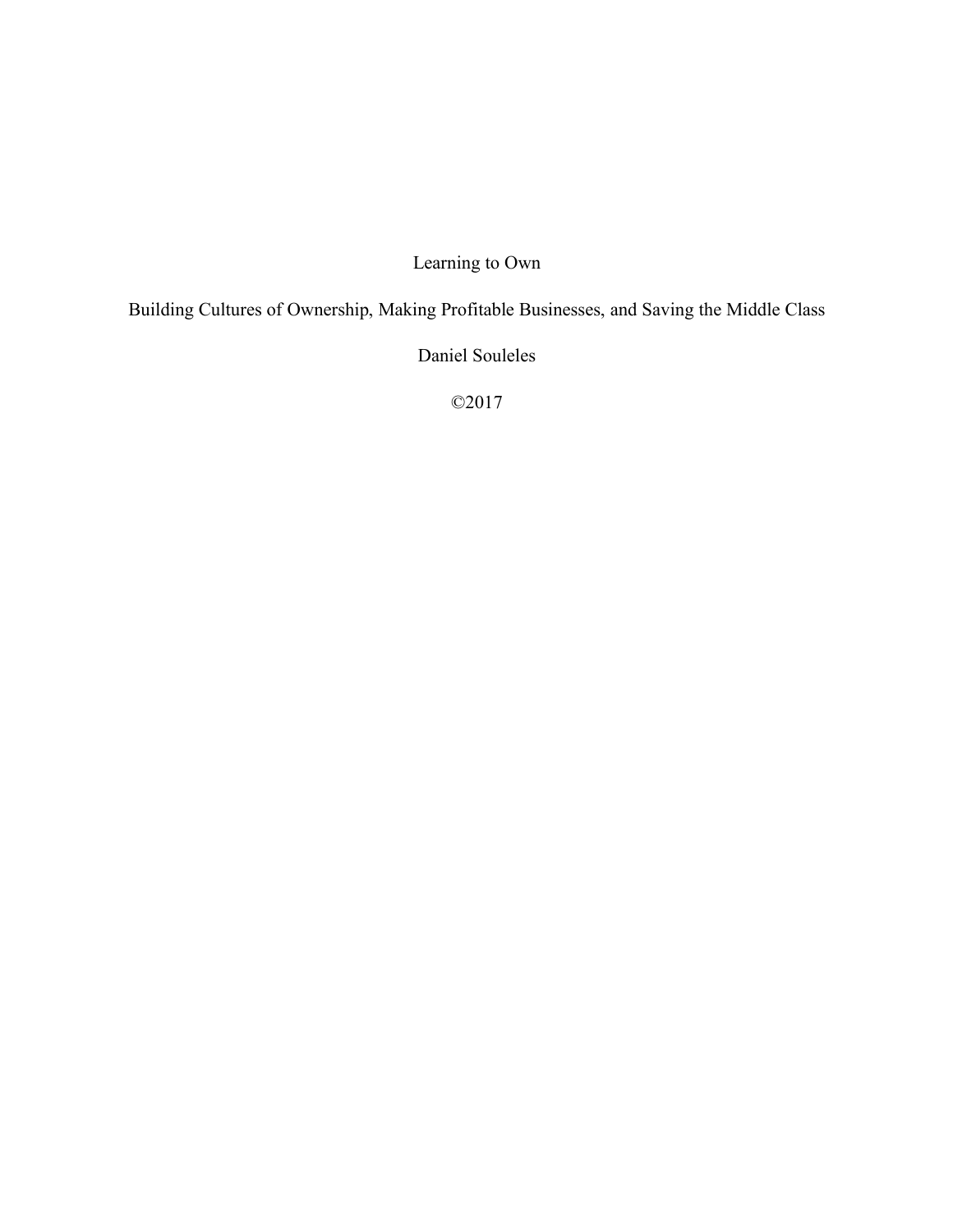## **Contents**

- 1. They Give them the Company? 3
- 2. What Type of People Can Handle an Ownership Culture?
- 3. What Type of Company Can an Ownership Culture Help?
- 4. What Does It Look Like to Work in an Ownership Culture?
- 5. America's Best Kept Secret: Ownership and Success the American Way
- 6. List of Participants
- 7. References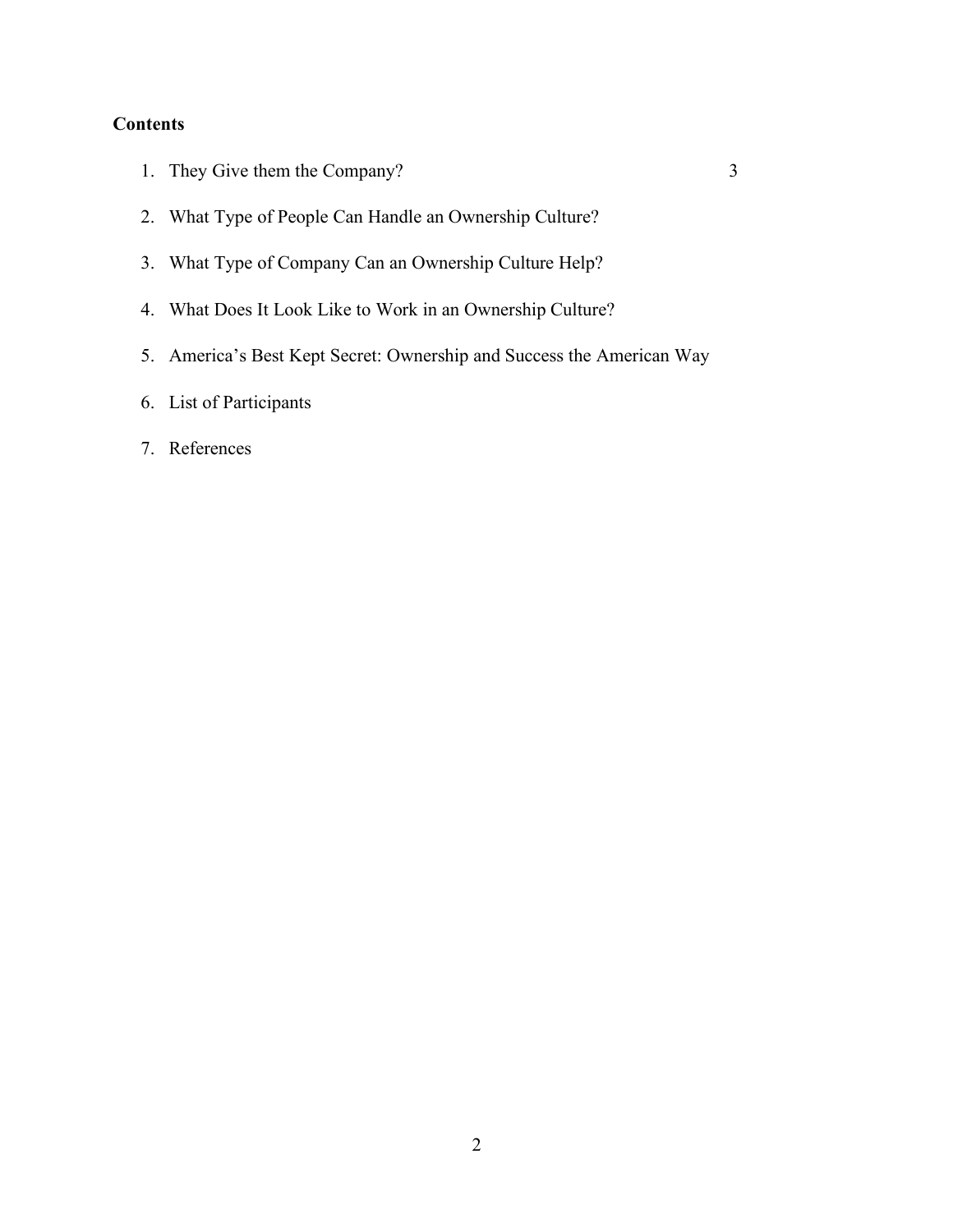## **They Give Them the Company?**

**1**

Think of the worker, the banker, and the big-boss-man. Is there any good way to make them all happy? To make them all rich? I find myself wondering this a lot in our era of sky-high income inequality. The disparities between the lowest and highest paid workers continue to grow, and the federal minimum wage hasn't gained in purchasing power for a few decades now. Given all this, it can often feel like we're inevitably headed to a crisis. How can our country work without a middle class? What does it mean to have a Senate and a Cabinet full of million and billionaires? How can a democracy survive if average people can't get ahead, can't work and save, and can't build a life for themselves? What is the way out? It's not obvious from headlines full of doom and gloom. But, I'm an anthropologist, and I write, not based on headlines, but based fieldwork that I myself undertake over years at a time. I think I've figured one way out of our current mess, and it's my hope that this book will offer a partial answer in showing how Employee Stock Ownership Companies (ESOPs) and Ownership Cultures are one way we might make better and more stable workplaces, thereby growing a middle class. What's more, we already have a lot of these ESOPs in plain sight that make for great examples. But before we can get there, we've got to go to happy hour…

Sometimes it felt like the truth didn't come out until after three or so drinks. If you add up all the beers Alvin and I had shared over the last two years, we were probably a few dozen across the border, into the land of disclosure. Remember, I'm an anthropologist. And, Alvin, a private equity analyst, was one of my informants. Like most anthropologists, I study culture, the way groups of people make sense of their worlds, the meaning systems they use, the social

\*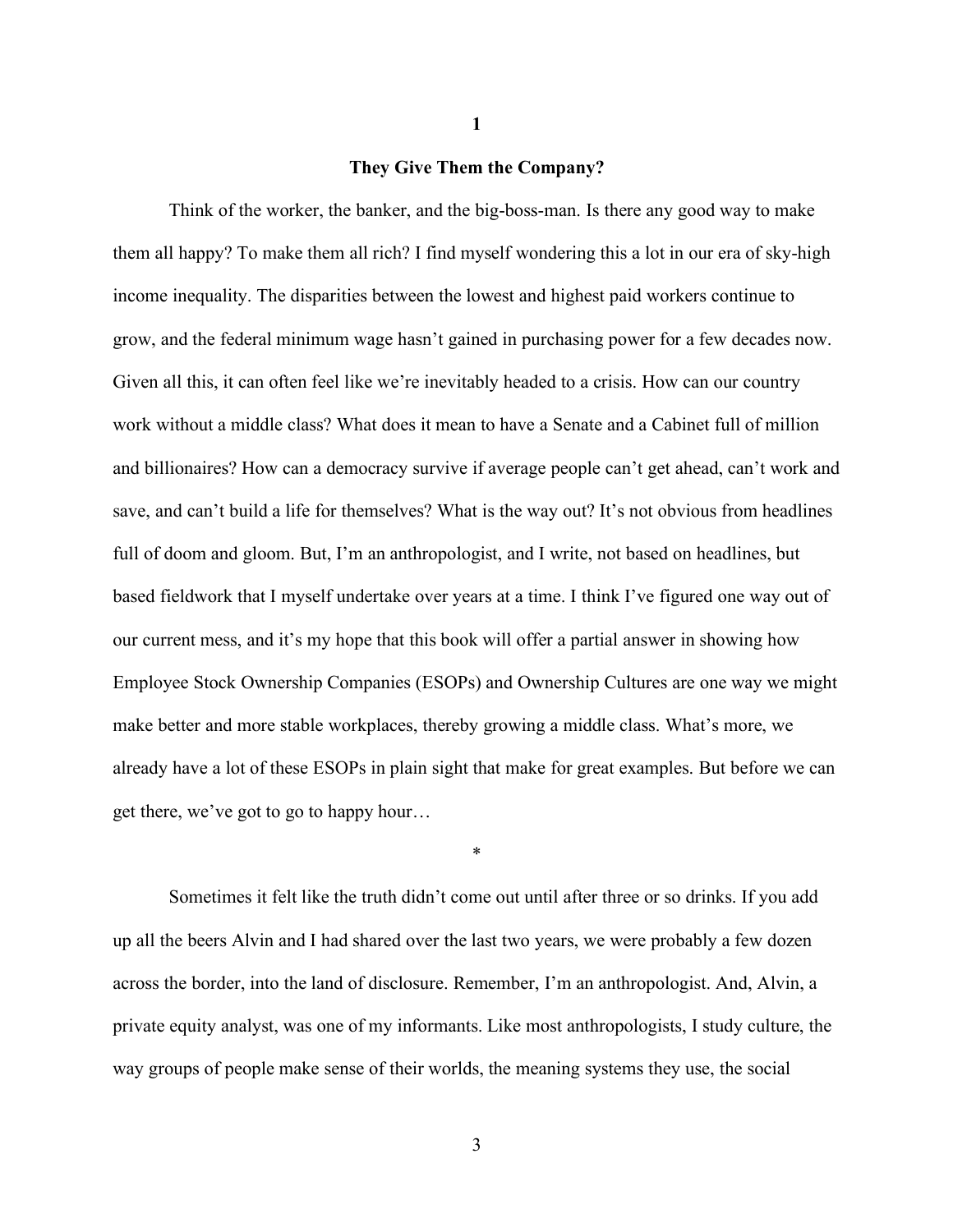processes they have, and the social silences they avoid. However, unlike most anthropologists, I work in the United States, studying inequality—how wealth is created, and why only a select few get to keep it. Alvin was an informant in a study I did from 2012-2014 on private equity investors. And he was also a bridge to a study I ran from February 2015 through February 2017 on employee owned companies. Taken together, this is how I ended up doing fieldwork in the narrow basement of an Irish dive bar on the upper west side of Manhattan, trying to learn about private equity and selling businesses. Alvin was helping me, and this is where he went after work.

A few years ago, during that first study, my questions about inequality led me to a study on private equity investors—the Mitt Romneys of the world. Private equity investors use borrowed money to buy companies, manage them as investments, and sell them at a profit<sup>1</sup>. In 2014 Private Equity and Venture Capital investors managed around \$3.8 trillion2, at a time when U.S. GDP was \$17.393 trillion<sup>3</sup>, and the top .1% of the population held as much wealth as the bottom 90%4. The top three largest PE deals in 2014 were Tim Hortons fast food restaurant (\$11.53 billion), Safeway grocery stores (\$9.5 billion), and PetSmart pet stores (\$8.7 billion)<sup>5</sup>. This should give some sense that private equity investors will invest in most any sector. Moreover, they're notoriously indifferent to the fate of workers who end up in companies they own, focusing instead on profitability and eventually being able to sell the company at a premium<sup>6</sup>. Simply and stereotypically put, they hope to buy businesses cheap, pull as much wealth out as possible, and then sell the business to someone else, collecting a profit. Given all

<sup>&</sup>lt;sup>1</sup> Appelbaum and Batt 2014.

<sup>2</sup> Elvin 2015:7.

<sup>3</sup> World Bank Group 2016.

<sup>4</sup> Monaghan 2014.

<sup>5</sup> Elvin 2015:105.

<sup>6</sup> E.g. Burrough and Helyar 1990, Holland 1989.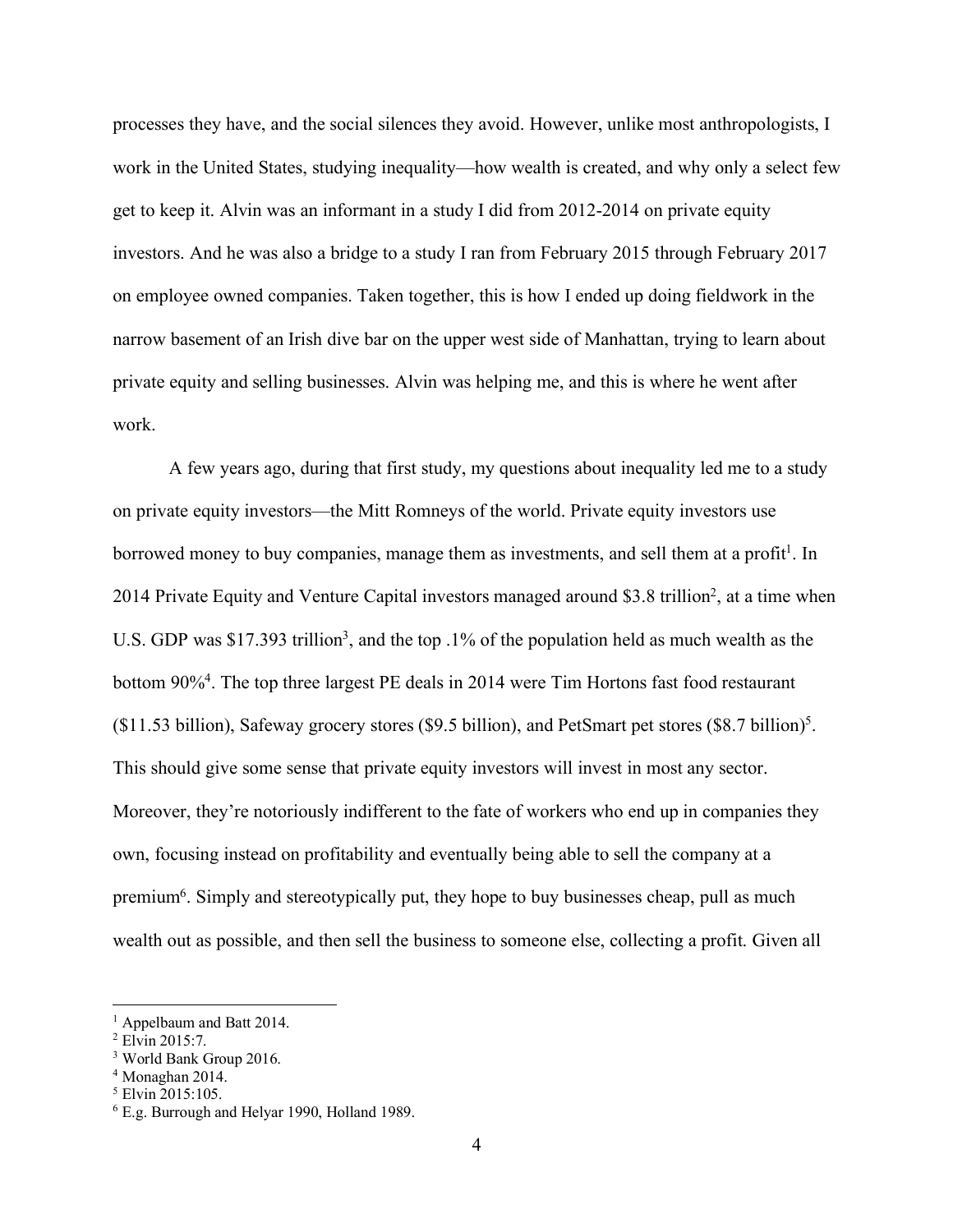this, it was a bit of a shock to hear Alvin mention that his private equity firm had just sold a company to its workers and created an ESOP. Alvin and I were talking about typical private equity transactions that he had done with his firm. He started to tell me about a home remodeling company, and began giving a typical story about having trouble working with management, issues with workflow, and then, seemingly out of nowhere, this private equity firm made a lot of employees much richer. They seemed to do it, too, in a way that helped the company grow and paid out the investors. Here is Alvin in his own words<sup>7</sup> (imagine loud talking, glasses clinking, and Journey's music, all in the background):

Alvin: Actually, it was one we did as an ESOP.

Dan: ESOP?

- A: Employee Stock Ownership Plan.
- D: Oh.
- A: Did I tell you about this?

D: It sounds like...could you explain?

A: What it is, you effectively sell the business, well, not sell, you give the business to the employees, the whole idea here is that you don't pay taxes.

D: Oh.

A: But not in a sketchy way.

D: So, they buy it from you, but they don't pay taxes on them buying it from you?

A: No…you sell the company to the employees but the employees don't actually,

they don't really choose to buy it, but they don't pay any money either. So, the company

 <sup>7</sup> Dialogue that is offset from normal text or in quotation marks comes from notes and or transcripts of interviews and events. All other reported speech (which there shouldn't be too much of…) is reconstructed.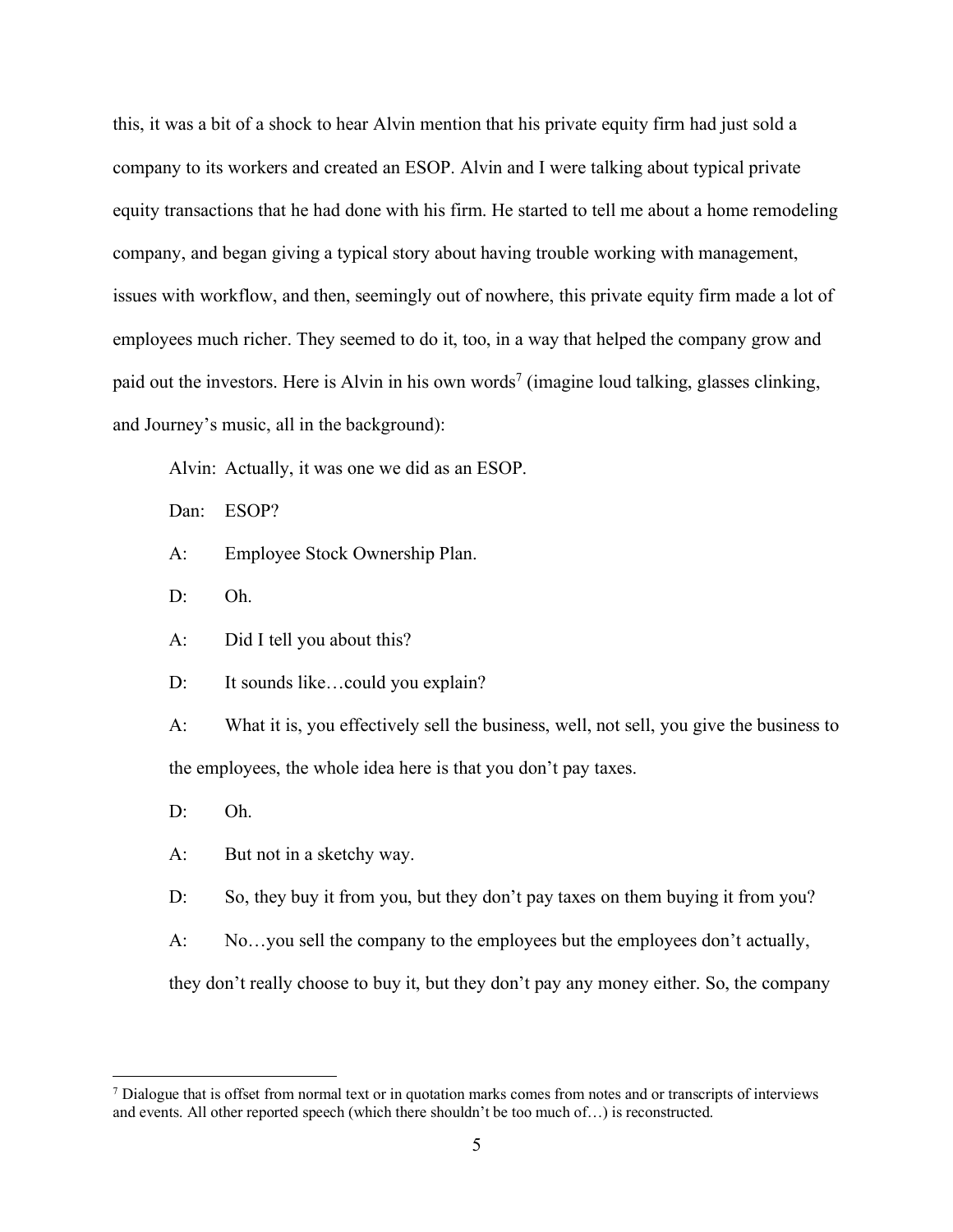is 100 percent owned by its employees...so our investment was not equity, but rather hybrid debt security, there is a lot, I won't bore you with the details.

D: Please, do.

A: We have limited upside, but the business doesn't pay taxes because it is an employee owned trust. It essentially gets set up as a retirement plan effectively. So, at a sale of the company, the employees reap the benefit. And, it grows as the company does better, and the longer it's been held as an ESOP. So, there's a lot of stuff that goes into it. I won't get into it here. But it's good for employees; it's good for us, because we…if this is going to be a good company with steady-eddy growth, you can eliminate your federal tax bill which means you have more cash flow to pay off your lenders, it means that effective leverage on the business, you've got more cash flow to pay off your lenders. Less risky for the lenders, less risky for you—you've a structured component of your return combined with a little bit of upside depending on how well the company does and the employees get some money too. Everybody wins.

- D: That's fascinating.
- A: Yeah.

And then we went on into talking about the rest of the deal.

This was confounding to me. Alvin was describing a situation in which a bank, a private equity firm, and run-of-the-mill line employees in a construction company would be happy with what was happening to their company. He assured me that none of this was, "sketchy." This was not a story of a union defeating finance people and out of town corporate hacks. Nor was this a story of a shutdown factory with a few executives golden-parachuting to safety. In my work, I'd become so accustomed to a winner-take-all, devil-take-the-hindmost brand of capitalism, the sort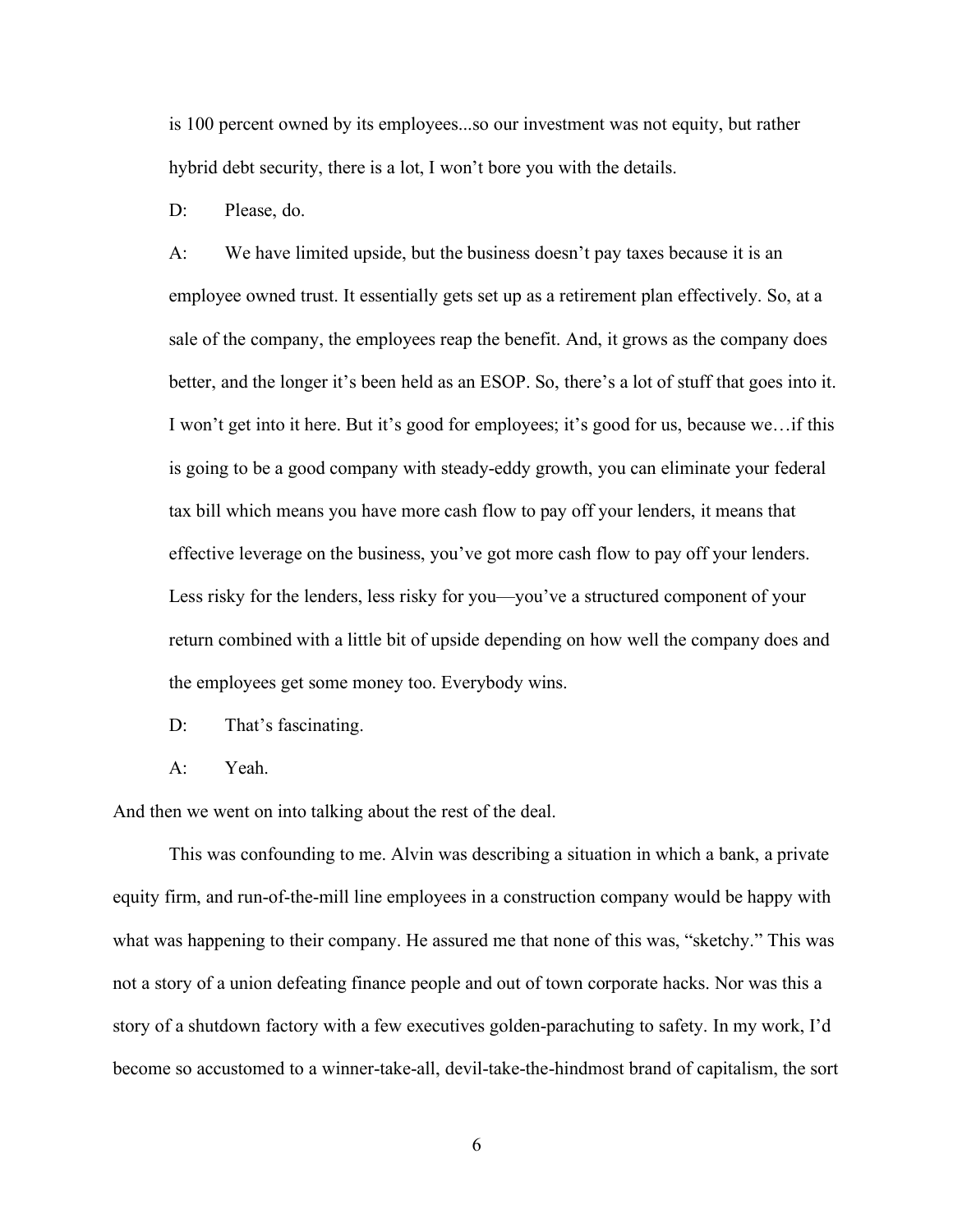of capitalism that has seen most wages stagnate for the past forty years but has seen the ratio of CEO to lowest worker pay go from something like 20:1 in the mid-sixties, to a present ration of 300:18 , that I did not know what to make of an American business in which workers, owners, and bankers were all happy, some mystical third way, all via a retirement plan. The story of this book is the story of how an ESOP does just that, is what it feels like to work in an ESOP, and offers a way out of our dreary economic present.

\*

ESOPs may be one of the best kept secrets in American business. From February 2015 through February 2017, over the two years I was conducting my project, going to conferences, visiting employee owned businesses, and conducting dozens of interviews with ESOP employees and people in firms that support ESOPs, I heard over and over again, how happy people were with their own ESOPs and a genuine puzzlement that more people hadn't heard of them. As I learned more, I began to share my informant's puzzlement. The National Center for Employee Ownership (NCEO), a non-profit membership organization for the ESOP community, has compiled a sketch of ESOPs in the United States. Drawing on Department of Labor data, they note that, as of 2012, there were 6,908 Employee Stock Ownerships Plans in the United States, with 13,824,000 employees participating, and, all together, worth \$1,059,067,628, or just over \$1 trillion<sup>9</sup>. It's worth noting, too, that in 2012 there were  $141,584,000$  working in the United States<sup>10</sup>. Put another way, of all employed people in the United States in 2012, just under 10 percent of them worked in an ESOP. If, in 2012 you lined workers up randomly, odds are every tenth person would have been in an ESOP. And despite all these people, if you do a google

 <sup>8</sup> Mishel and Davis 2015.

<sup>9</sup> National Center for Employee Ownership 2015a.

<sup>&</sup>lt;sup>10</sup> Rhode Island Department of Labor and Training.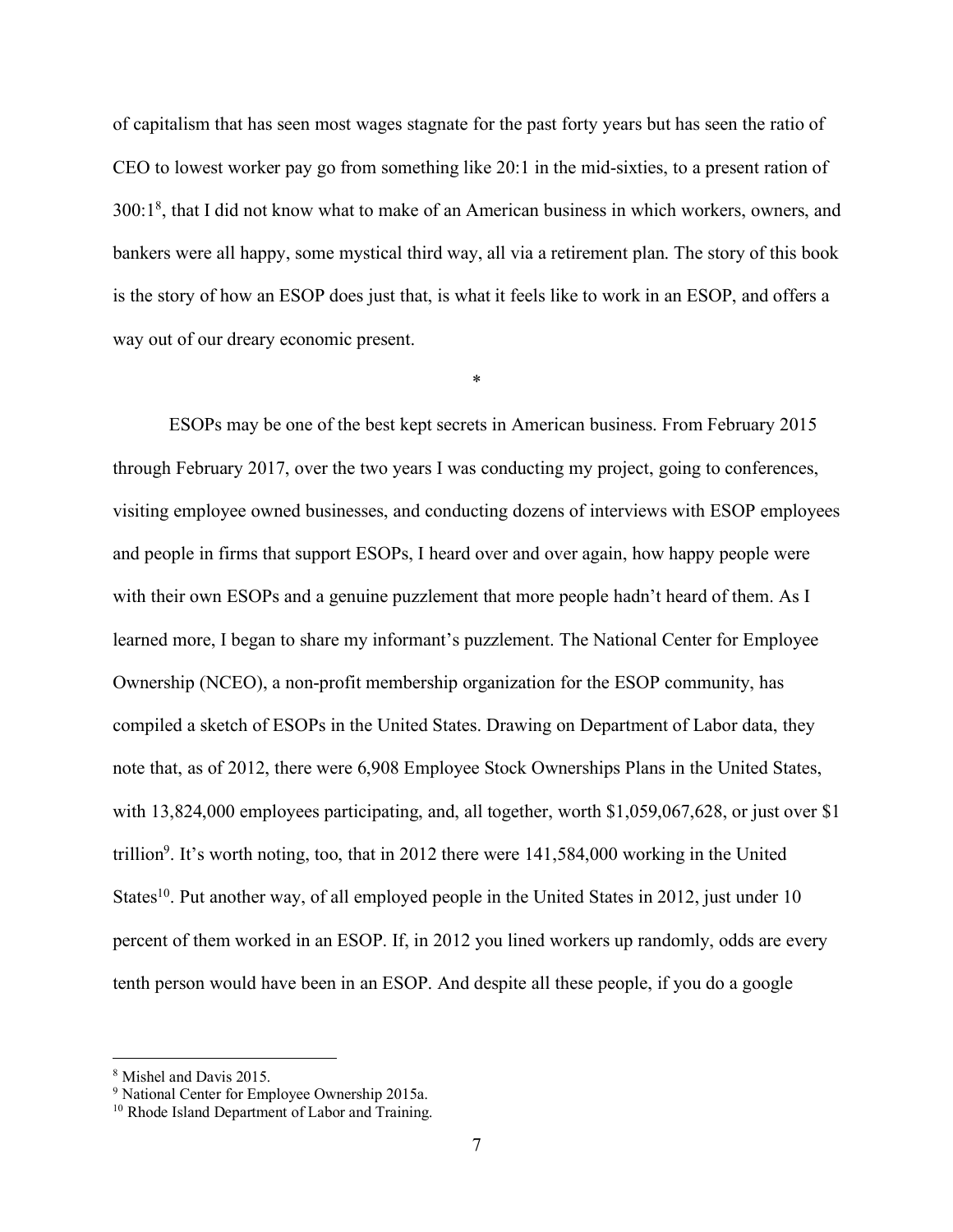search for "ESOP" you return 3,190,000 results; "Employee Stock Ownership Plan," brings you 411,000 results. This is in contract to "private equity" which returns 28,900,000 results.

It's possible that most of us aren't aware of ESOPs because we might assume that employee ownership only works in some type of business (say, small restaurants, like coffee shops) or in certain parts of the country (like in college towns). The actual distribution of employee owned companies, across industry and region, suggests this is not the case. Figure 1 shows a chart of the 20 largest ESOP companies in 201511.

| Company                     | Location          | <b>Business</b>              | <b>Employees</b> |
|-----------------------------|-------------------|------------------------------|------------------|
| <b>Publix Super Markets</b> | Lakeland, FL      | Supermarkets                 | 175,000          |
| Daymon Worldwide            | Stamford, CT      | <b>Food Distribution</b>     | 39,000           |
| Lifetouch*                  | Eden Prairie, MN  | Photography                  | 25,000           |
| Houchens Industries*        | Bowling Green, KY | Supermarkets & other         | 18,000           |
|                             |                   | services                     |                  |
| Penmac*                     | Springfield, MO   | Staffing                     | 17,000           |
| Amsted Industries*          | Chicago, IL       | <b>Industrial Components</b> | 16,800           |
| Parsons*                    | Pasadena, CA      | Engineering $\&$             | 15,000           |
|                             |                   | Construction                 |                  |
| WinCo Foods                 | Boise, ID         | Supermarkets                 | 15,000           |
| Alliance Holdings*          | Abington, PA      | Holding Company              | 14,670           |
| Black & Veatch              | Overland Park, KS | Engineering                  | 10,285           |
| W.L. Gore &                 | Newark, DE        | Manufacturing                | 10,000           |

<sup>&</sup>lt;sup>11</sup> National Center for Employee Ownership 2015b. The chart I created is drawn from a larger chart that the NCEO published which lists America's 100 largest Employee-Owned Companies. I have only listed the top 20 companies that were exclusively ESOP companies. Some other forms of employee ownership that they list are "profit sharing," "stock purchase plan," and "stock incentive plan."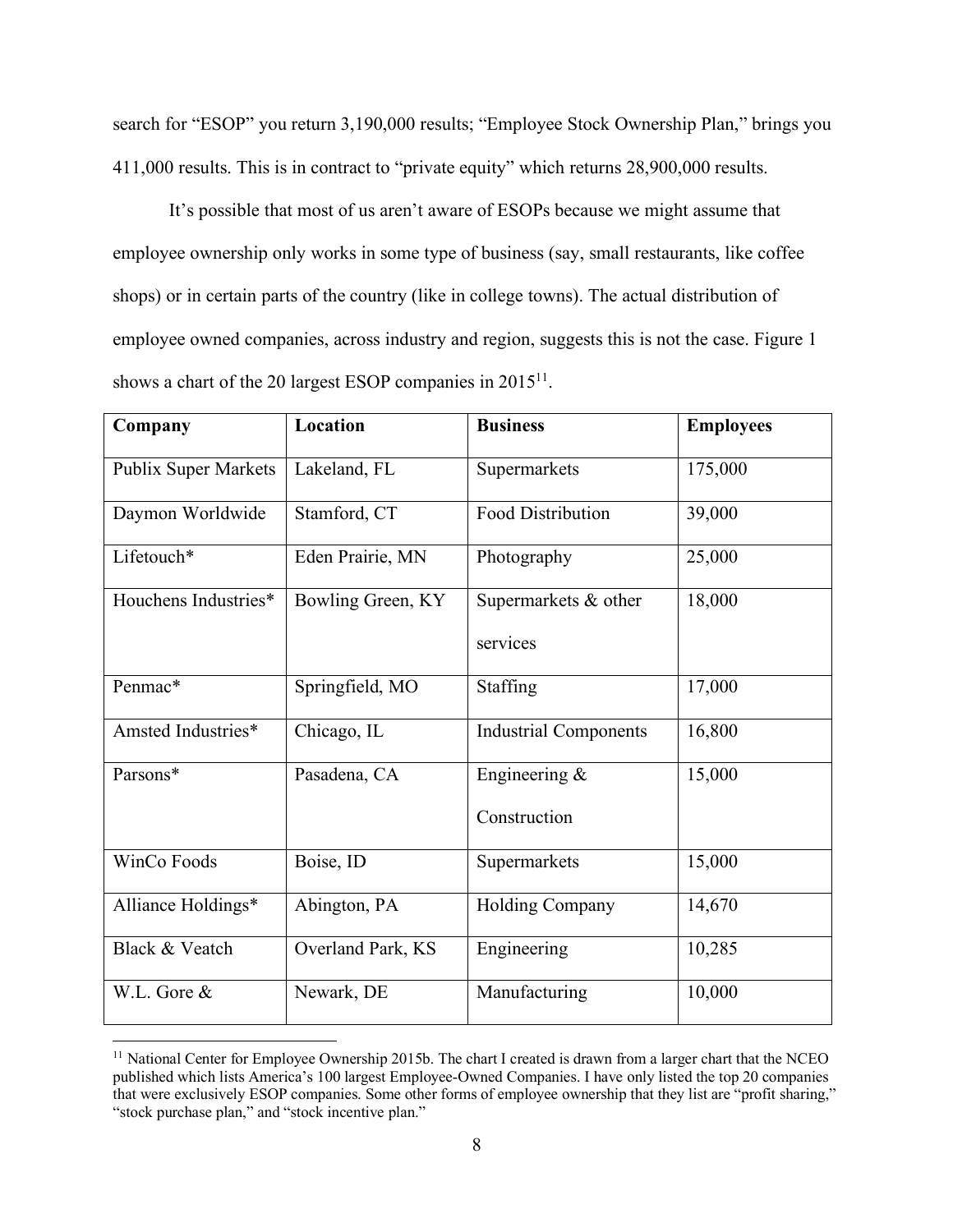| Associates             |                 |                               |       |
|------------------------|-----------------|-------------------------------|-------|
| HDR, Inc.              | Omaha, NE       | Architecture &                | 9,200 |
|                        |                 | Engineering                   |       |
| The Burnett            | Houston, TX     | <b>Staffing Services</b>      | 7,040 |
| Companies              |                 |                               |       |
| Consolidated, Inc.*    |                 |                               |       |
| Brookshire Brothers*   | Lufkin, TX      | Supermarkets                  | 7,000 |
| <b>MWH Global</b>      | Broomfield, CO  | Engineering &                 | 7,000 |
|                        |                 | Consulting                    |       |
| <b>Schreiber Foods</b> | Greenbay, WI    | Dairy Company                 | 7,000 |
| Austin Industries*     | Dallas, TX      | Construction                  | 6,500 |
| <b>Sterling Global</b> | Lenoir City, TN | Security & Munitions          | 5,500 |
| Operations, Inc.       |                 | Services                      |       |
| Rosendin Electric*     | San Jose, CA    | <b>Electrical Contracting</b> | 5,300 |
| <b>Blue Tee</b>        | New York, NY    | <b>Industrial Machinery</b>   | 5,000 |
| Corporation*           |                 | Distribution                  |       |

Figure 1: 20 Largest majority employee-owned ESOPs.. \*Indicates 100% employee-owned.

A cursory glance of Figure 1 shows companies across a range of sectors, everything from munitions to supermarkets, and from service work to highly-trained engineering work. The companies are also across a wide range of geographic areas. From deep blue California, to blood-red Nebraska, ESOPs don't seem to pay attention to the prevailing political winds. So, contrary to the image we might have of employee ownership that lends itself to geographic specificity, small-size, and only some industries and not others. It seems that ESOPs are fairly well distributed every which way one might imagine. Moreover, and perhaps not represented in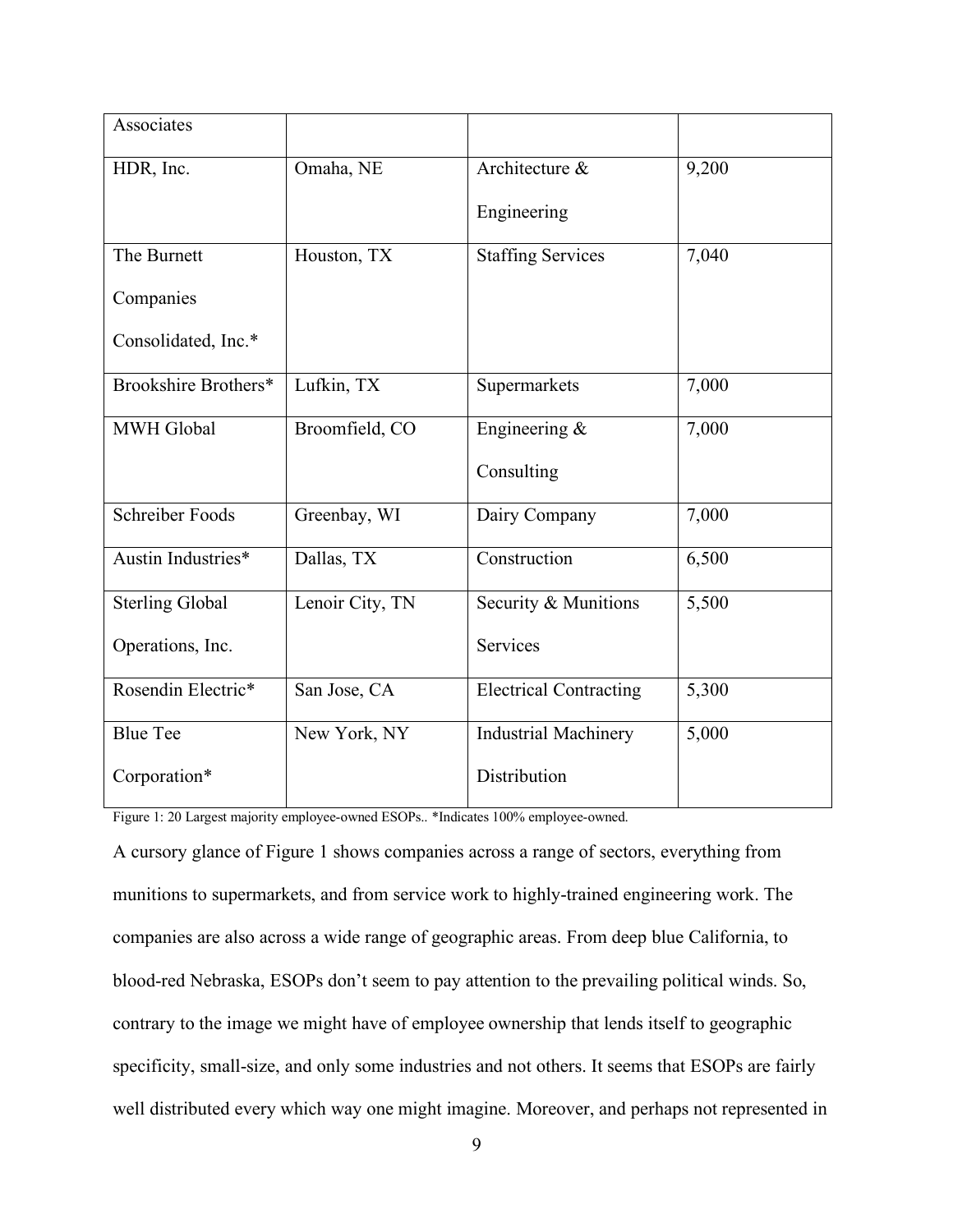the above league table, there are a number of well-known ESOP brands. To name a few: New Belgium Brewing Company, the Harpoon Brewery, Clif (of Clif bar fame), Dansko shoes, Eileen Fisher, King Arthur Flour, and so on.

Given the diversity of industry and geographic location that characterizes ESOP companies, why haven't more people heard of them? It doesn't help that ESOPs are allowed under the Employee Retirement Income Security Act (ERISA), a 1970s federal law that mostly governs pension and health and welfare funds. Most attorneys and bankers don't know much about ERISA, and it's treated as a fairly niche area of legal practice. It likely doesn't help, too, that business schools don't often spend much time talking about various forms of corporate structuring, or ways to share participation and wealth, taking, as they do, a Delaware-style publicly-traded company, or a closely held top-down private company as a one or another  $default<sup>12</sup>$ . A business is either publicly traded on a stock exchange with a charismatic CEO calling the shots and being a visionary, or a business is a private family affair with the firm control of a patriarch passing a company on intergenerationally. Employee ownership is seen as something that is niche, or fringe, or perhaps best left to the few labor-relations programs that are out there. To my mind this adds up to a generally biased view of business life. Companies are either big publicly traded entities, or privately held family affairs. Taken together, and across either default, there is an idea that companies are basically autocratic entities in which very few people monetarily benefit from their success. We don't seem to have the imagination for the 175,000 employees who work in and own Publix supermarkets. How on earth could such a situation come about?

<sup>&</sup>lt;sup>12</sup> C.f. Mackin 2014.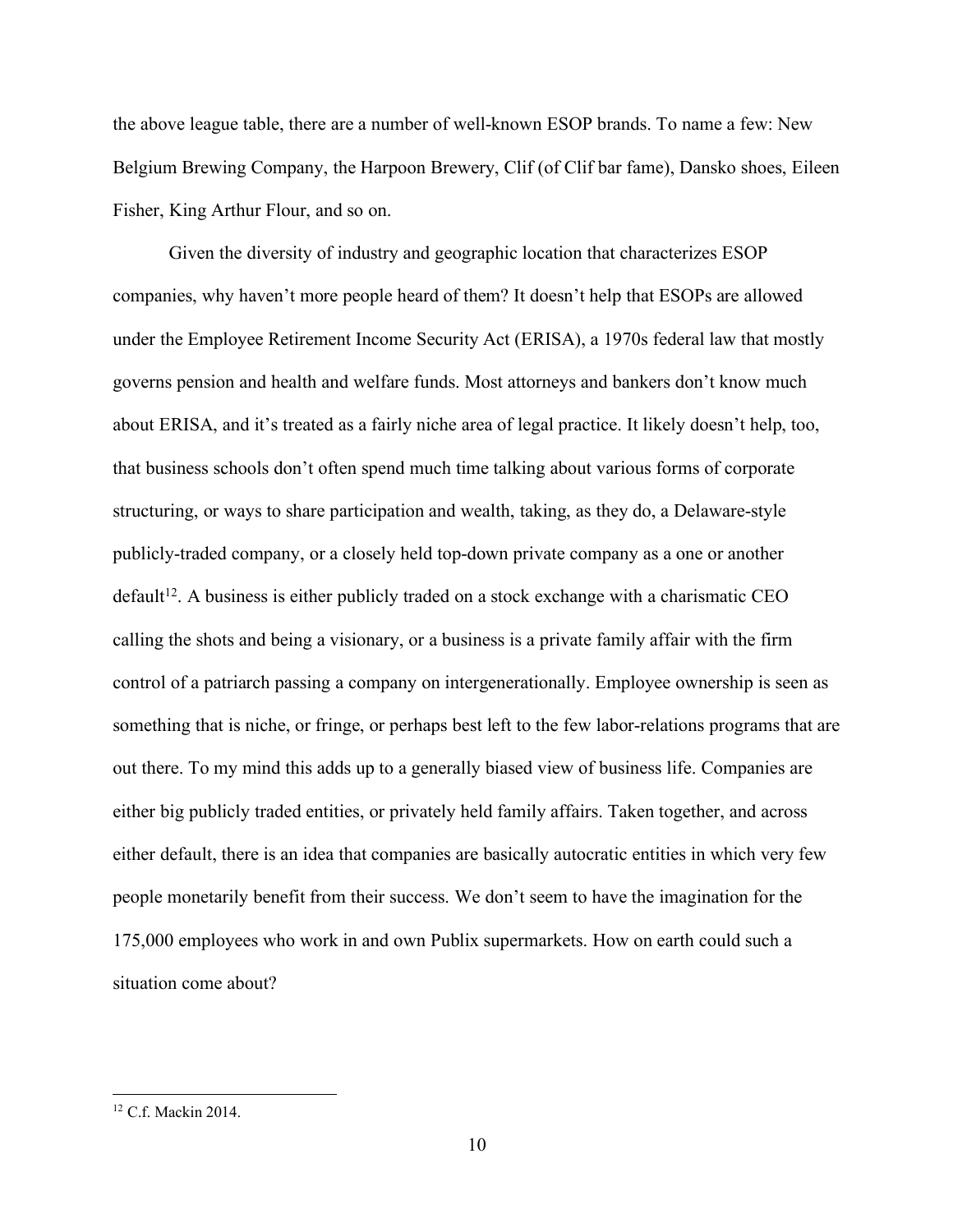In trying to answer this very question Joseph Blasi, Richard Freeman, and Douglas Kruse13, in their book *The Citizen's Share: Putting Ownership Back into Democracy* illustrate just how widespread employee ownership is in contemporary American society, and how employee ownership goes back to at least the American revolution. They note that, despite his wealth, "George Washington sometimes sympathized with the goal of broad-based distribution of property."14 They elaborate, saying that, "living at least partly off capital income and having meaningful capital ownership is similar to the founders' concept of living from the property ownership of land and "reaping one's own harvest"—supporting oneself and one's family form owning a piece of the economy."15 In a less politic vein, John Curl, in *For All The People: Uncovering The Hidden History of Cooperation, Cooperative Movements, and Communalism in America* points out that forms of shared ownership have been ever-present players on the nation's economic stage, taking all manner of shape and form through America's history<sup>16</sup>. So, from the craziest Oneida perfectionist all the way up to Washington's ideas on what liberty might look like, there has been a steady stream of cooperative formations and businesses in American life. At a minimum, ESOPs, though having legal origin in the 1970s, aren't really anything new on the American scene.

So, if ESOPs, aren't especially new, the question does arise, are they different? Companies, after all, are meant to be owned by one smart, hard-working, tenacious entrepreneur who should capture most of their wealth. Or alternately, companies should be run by charismatic executives who heroically return all of the companies wealth to themselves and shareholders.

 $<sup>13</sup>$  Blasi, Freeman, and Kruse 2013. It's worth noting, too, that the research for this book was completed under a</sup> grant from the Rutgers School of Management and Labor Relations which Blasi and Kruse have a hand in administering.

<sup>&</sup>lt;sup>14</sup> Blasi, Freeman, and Kruse 2013:5.

<sup>15</sup> Blasi, Freeman, and Kruse 2013:15.

<sup>&</sup>lt;sup>16</sup> Curl 2012.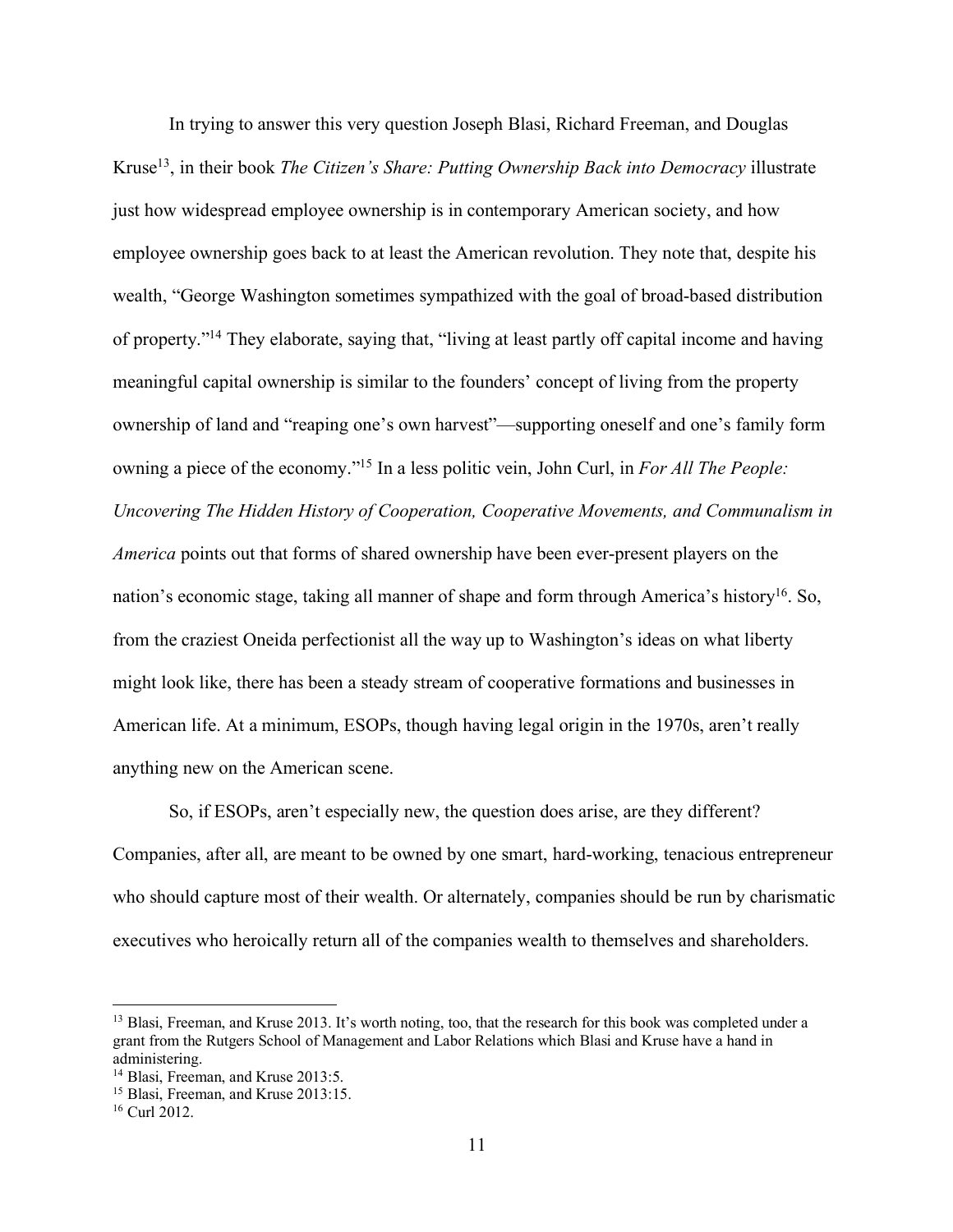Surely without this sort of individual genius, or at least without this incentive to get one person fabulously rich, ESOP companies would not perform as well? Right? If it's such a great, longlived business model, wouldn't I have hear of it? Wouldn't market forces have taken over and made it ubiquitous? More on those later questions in a moment. For now, though, we can definitely answer those questions about the performance of employee owned companies. In brief, they seem to perform better than comparable non-employee owned firms.

In *Shared Capitalism at Work: Employee Ownership, Profit and gain Sharing, and Broad-Based Stock Options*, published by the National Bureau of Economic, Kruse, Freeman and Blasi (editors)<sup>17</sup> report on a large scale study of firms with some form of employee ownership. The NBER administered a survey of 80 to 100 questions to workers at 14 firms and 323 work site, all of whom had some form of shared capitalism (everything from  $401(k)$ s to stock purchase plans, to  $ESOPs<sup>18</sup>$ , moreover, they were able to compare their findings to information in the General Social Survey which gives a snapshot of life across America. Generally speaking, they report on six main findings 1. Shared Capitalism is a Significant Part of the US Economic model (somewhere near 50% percent of firms have *some* kind of shared ownership); 2. Worker Co-Monitoring Helps Overcome Free Riding (that is, when ownership and the gains of productivity are broadly shared, people keep an eye on eachother, don't tend to tolerate freeloading, and need less managerial supervision); 3. The Extra Risk Of Shared Capitalism is Manageable (there's an idea that employees will have too much of their retirement in one place if they get investments from the firm. This is overcome by offering other retirement plans in addition to an ESOP or stock purchase plan); 4. Shared Capitalism Improves the

<sup>&</sup>lt;sup>17</sup> Kruse, Freeman, and Blasi eds 2013.

<sup>&</sup>lt;sup>18</sup> On their sample they note that, "these are mainstream companies operating in the highly competitive US market, not strange entities operating under peculiar rules or regulations (per the worker-managed firms in Yugoslavia). To the exten that our questons relate to issues that face all firms and reflect basic human nature, there are reaons to expect the findings to generalize to a broader population" (Freeman, Blasi, and Kruse 2010:27).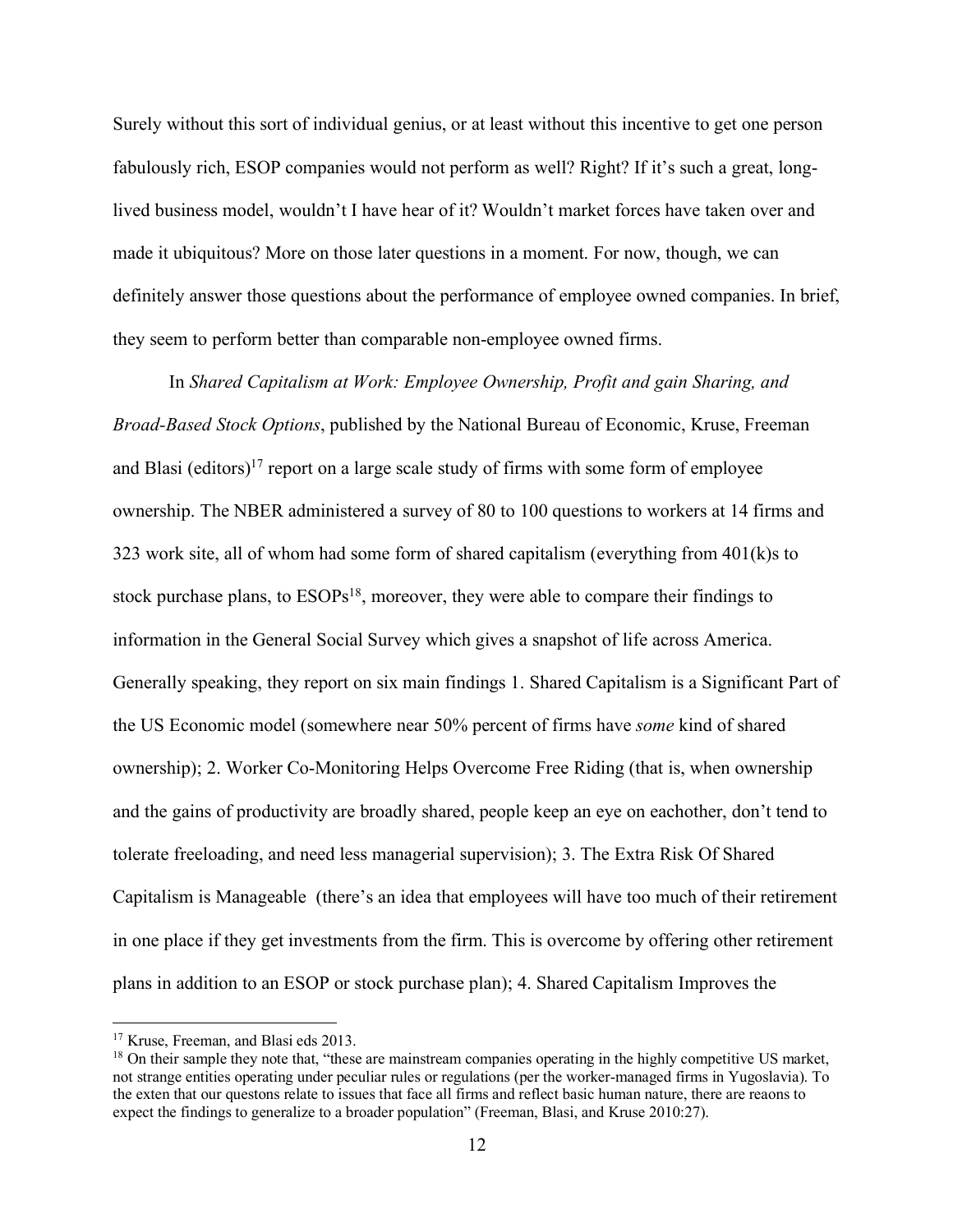Performance of Firms; 5. Shared Capitalism Benefits Workers; and 6. Shared Capitalism Complements Other Labor Policies and Practices<sup>19</sup>. Of particular concern to our questions about ESOPs are numbers 4 and 5. In terms of firm performance, Kruse, Freeman and Blasi find that some form of shared capitalism leads workers to report that, ""they are not likely to search for a new job," "would turn down another job for more pay," have "loyalty to the company," and are "proud to be working for the employer" when they are paid with shared capitalist compensation,"20 as opposed to more conventional schemes of compensation. Moreover, "shared capitalism is associated with better working lives and greater wealth relative to otherwise comparable workers paid by conventional means."21 Taken together, the findings of the NBER study seem to suggest that, as compared to non-shared-capitalist firms, firms with some form of shared-capitalism keep workers longer, make more money, pay workers better and have to supervise them less. Kruse, Blasi, and Park, in a later chapter observe that, "Over the last few decades many economists have said about various shared capitalism practices: "If it makes so much sense then why do we not observe more firms and employees doing it?" The response put forward by these [our research] is: "It appears to have spread through the economy, so what does that mean?"22

Taken together, the picture that emerges from *Shared Capitalism at Work* is that in America today there is widespread shared capitalism, of which an ESOP is one large plurality. In general, too, it seems that firms with some form of shared ownership perform better insofar as workers stay longer, are more reliable, and require less direct supervision. More generally, Freeman, Blasi, and Kruse observe that, "The interactions of the effects of shared capitalism with

 <sup>19</sup> Kruse, Freeman, and Blasi 2013:11-22

<sup>20</sup> Freeman, Blasi, and Kruse 2010:17.

<sup>21</sup> Freeman, Blasi, and Kruse 2010:19

<sup>22</sup> Kruse, Blasi, and Park 2010:68.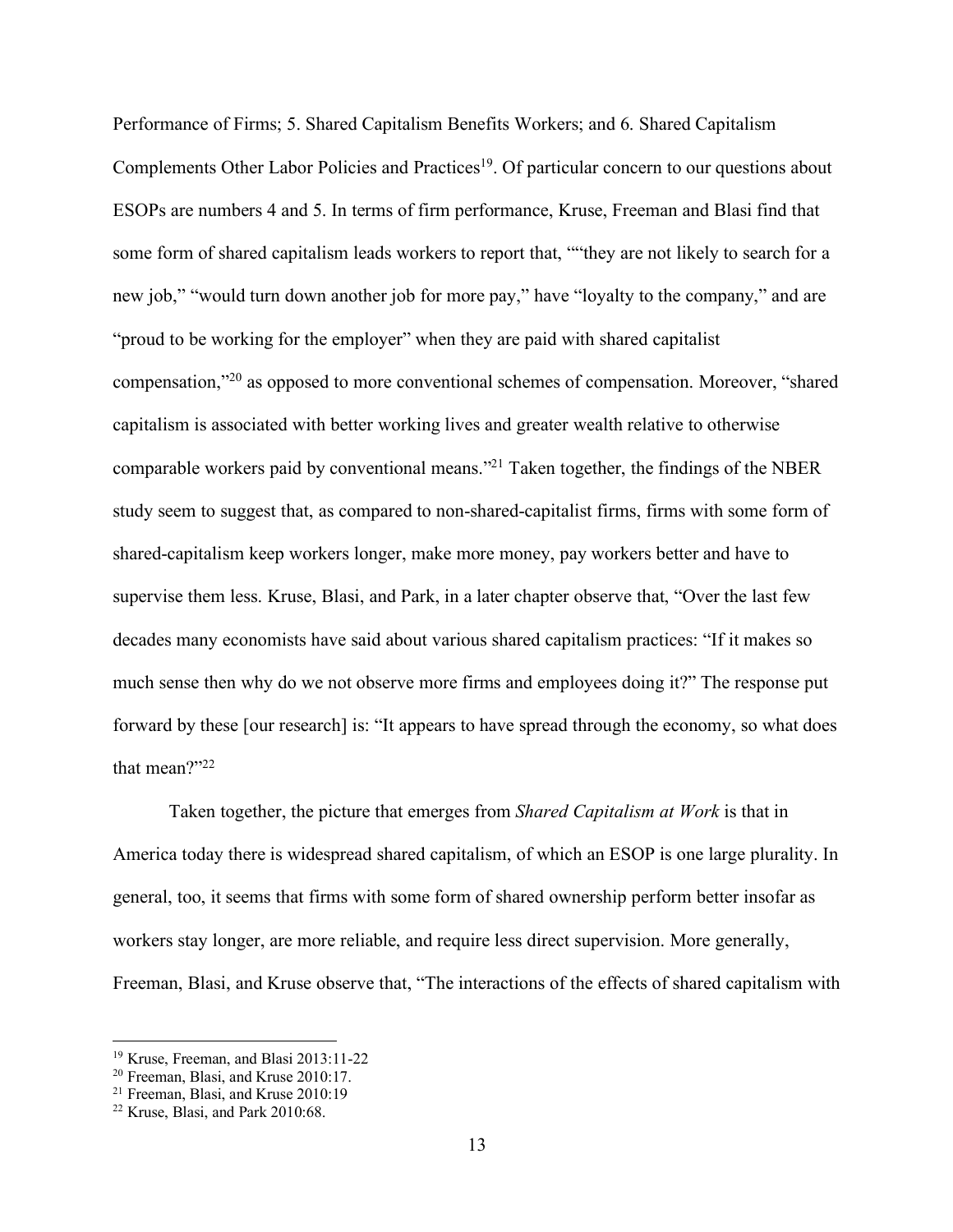other corporate policies suggests that the various shared capitalist and other policies may operate through a latent variable, "corporate culture."23 That is to say, the firm and the people in it likely have ideas, aspirations, and practices that distinguish an employee owned firm from differently owned competitors. Moreover, "the skills needed to manage a firm with significant employee ownership and profit sharing are likely to differ from the skills needed to manage a standard firm...<sup>"24</sup> And this is where the point and plot of this book come in. The studies mentioned above give us a sense that there is and has always been a lot of shared ownership and shared capitalism in America. The review of the state of ESOPs in America show that they are dispersed geographically and in many different lines of business. Yet, in fundamental ways ESOPs, as a type of shared capitalism seem to be different. They often seem to have different forms of management, and even more basically than that, often seem to have an idea of ownership. Employees understand themselves and their relationship to their firm differently, particularly when some form of participatory management meets up with some form of shared ownership. How this happens, and what it feels like to be in a firm like this, given all the imaginative headwinds that seem to exist in America, is the subject of this book.

\*

In the second year of my research on ESOPs, for most of 2016, I spent my time focusing on how exactly you make an ESOP. Remember, Alvin took great pains to explain to me, about as sympathetic a listener as you can imagine, that what he and his firm did was not sketchy. So to understand an ESOP I set myself the task of doing ethnographic work with an ESOP firm (a defense contractor we'll call Saphire Systems), an ESOP banker (we'll call Vole Transaction Associates, and an organizational consulting firm (we'll call action advisors). Generally

 <sup>23</sup> Freeman, Blasi, and Kruse 2010:22.

<sup>24</sup> Freeman, Blasi, and Kruse 2010:9.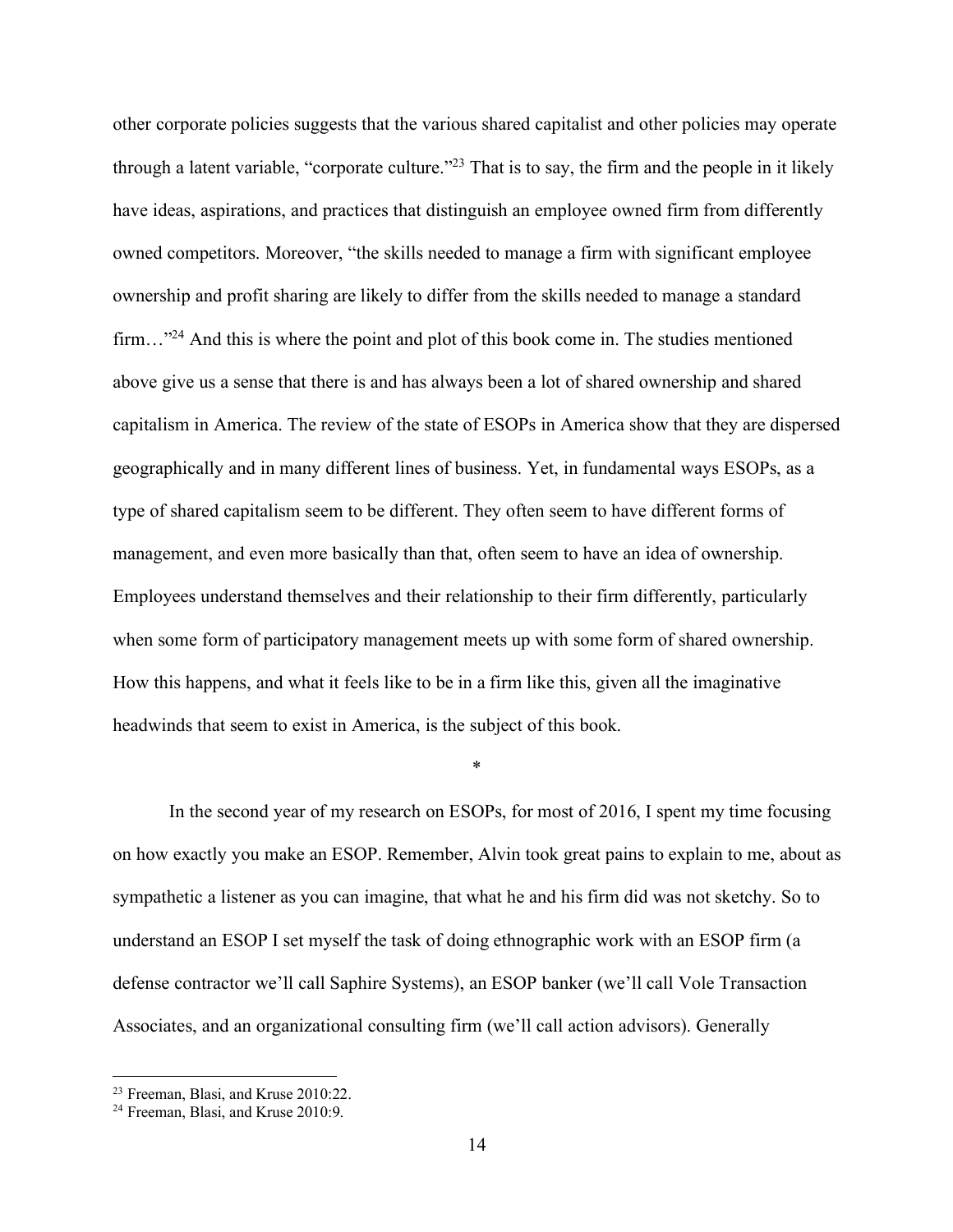speaking, these are the three legs of the ESOP stool—pull one away and you fall flat on your back. And in this particular case, Saphire and Vole, and Vole and Action had worked and continue to all work with each other. An ESOP transaction requires loan money and an annual ongoing valuation, or a price. Without this, no owner buyout and no employee owners with priced, stock shares. An ESOP company also requires some way for employees to learn how to be owners. This is not natural or normal for most people in America. Most people come from hierarchical workplaces, and are accustomed, for most of their lives to more or less unquestioningly listen to authority figures, whether teachers, cops, doctors, lawyers, judges or the big-boss-man. While there is no fixed way an ESOP manages itself, and while most do maintain a traditional hierarchical structure, something has to give for employees to feel like owners. This can take the form of ESOP communication committees, group strategic planning, or even pass through voting. There is no one-size-fits-all solution. But, there has to be something, and it almost always needs to be taught by outsiders. So, for the second leg of the project, I studied an organizational consulting firm, Action. And, of course, without a company, without owners who sell, and managers who like their employees, and without workers, there is no ESOP, there is no Sapphire.

More than this, the interaction of an organizational consulting firm, transaction bankers, and an ESOP firm, illustrates the different parts of the American economy and American society that need to come together to make an ESOP. Vole Transaction Associates are finance people. They went to college, majored in business, finance or economics, occasionally have MBAs, and talk about money and spread sheets. They live in big, hub cities, wear business casual or suits, and travel to their clients, often in the hinterland. Action Advisors are by and larger liberals who care a great deal for social justice and human flourishing, take a keen interest in interpersonal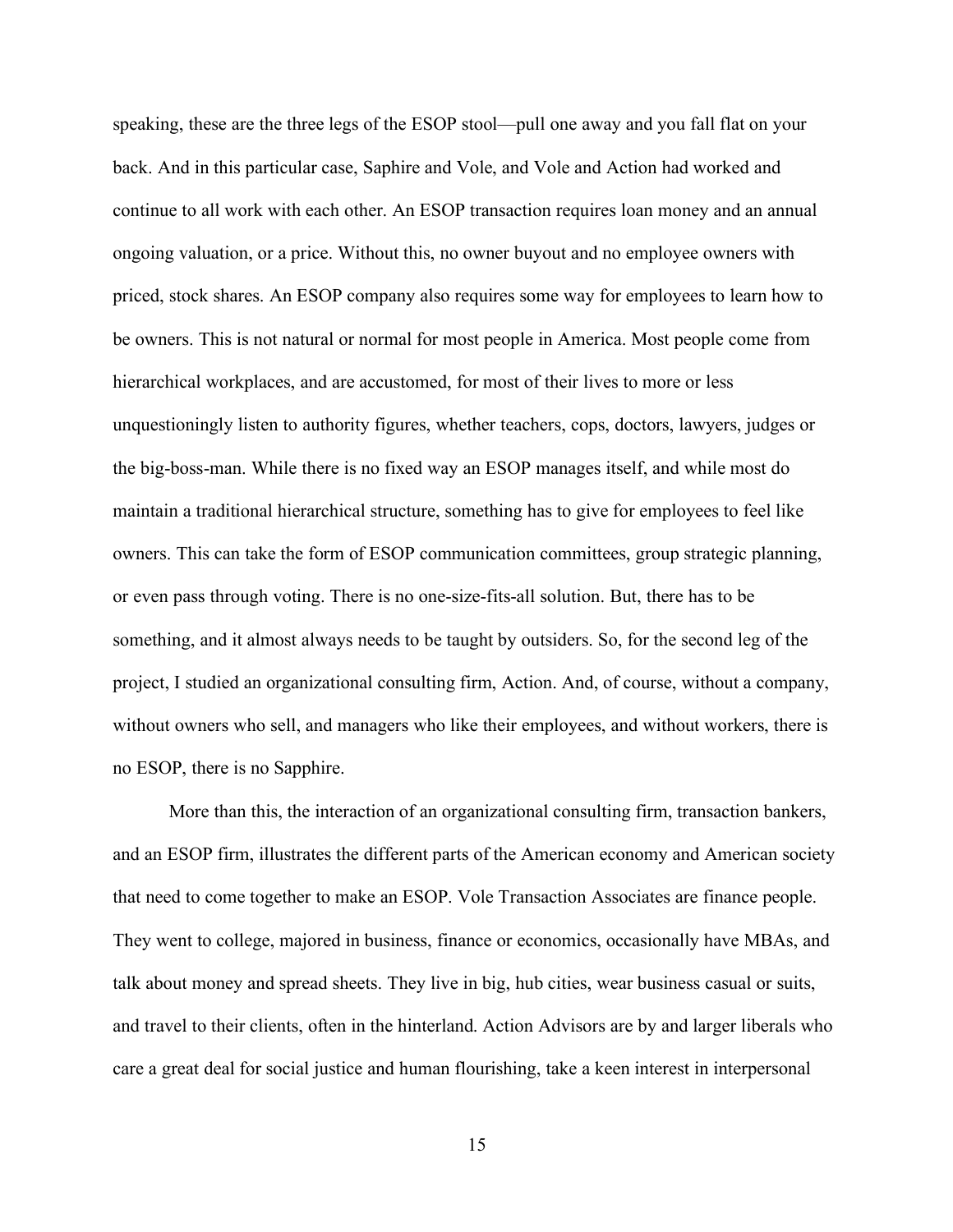dynamics, look like rumpled college professors, and are ideas people. They can imagine institutional change and help others see it as well. As a gross stereotype, though they also went college like the members of Vole Transaction Associates, they are not numbers people. Vole and Action think about business differently, and see different things as important in a firm and in the world. Yet they are both necessary to create an ESOP.

Similarly, and perhaps it goes without saying, but you can't have an ESOP without a company. While both Vole and Action provide professional services, Sapphire actually produces something, (engineers for hire, as it turns out). In addition to doing directly productive work, Sapphire is in a smaller Southern city, in a smaller Southern state. Insofar as people have gone to college they have gone to regional schools, and have selected the city they live in because it's a great place to raise a family. They don't live in major urban hubs, and never really talked with me about politics. And yet, despite these differences, Action, Vole, and Sapphire all have to work together to create a company with broadly shared employee ownership. The story of how this happens, and how we might imagine a firm that works better for the people in it—how liberal consultants, investment bankers, and out of the way southern engineers collaborate to make an ESOP, and thereby offer a way out of our current economic dysfunction and inequality—that is the story of this book. And at the core of this story is what does it mean to be an owner and how do people get that idea in their head?

The three intertwined companies we just met, they who collaborate with one another to make ESOPs and who all have some manner of ownership culture, are going to be the heroes of our tail: Sapphire the engineering contractor, Vole the investment bank, and Action the organizational consultants. And any good hero has an origin story. In our case, we should know

\*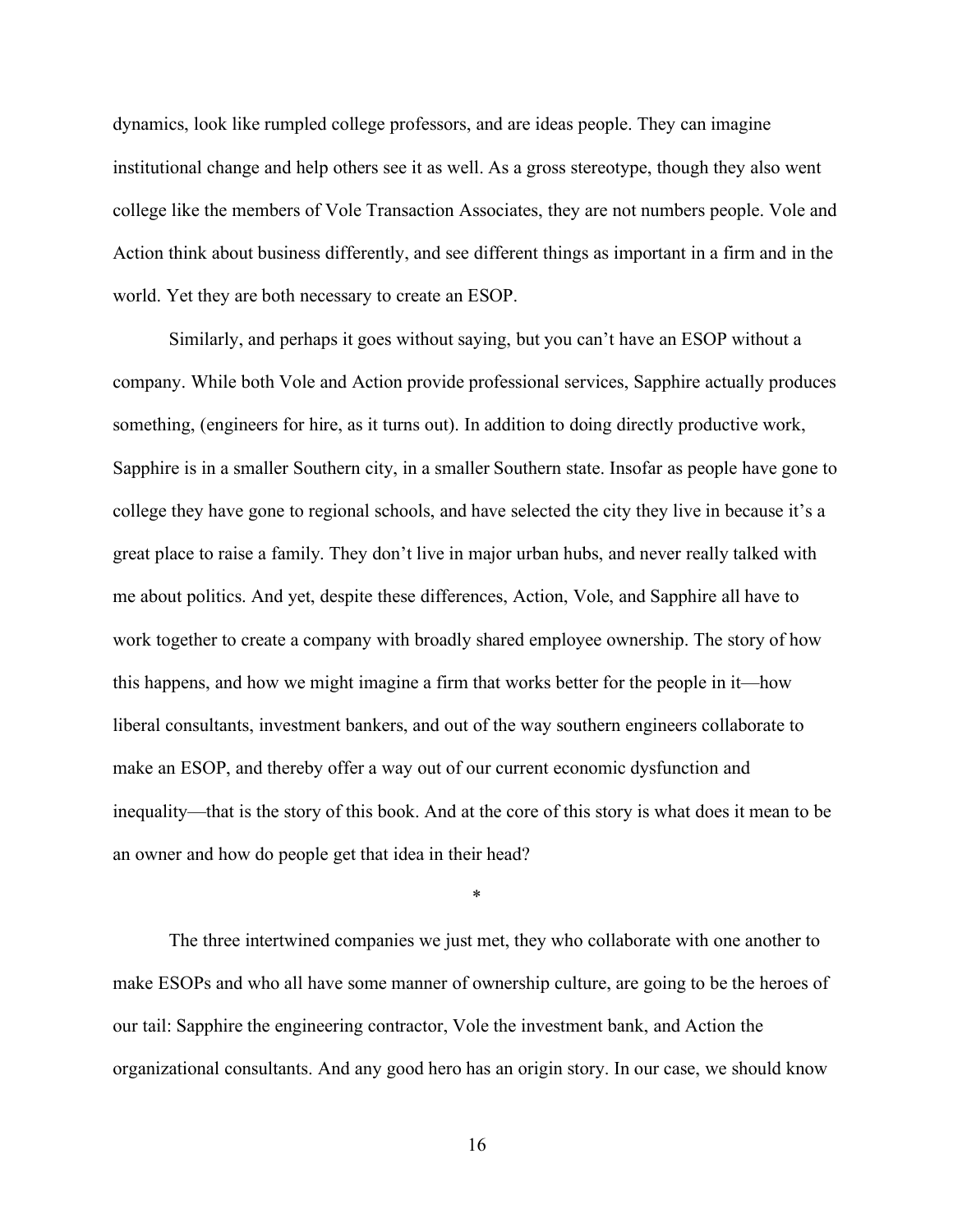how these different companies came to the idea of worker-owners and sharing prosperity while still making founders rich and turning a profit? What dying star blessed us with such life forms? What revolution gave us these new people? Where, in short, do the founders of these companies come from?

Greta talks fast, with enthusiasm and at variable volume. She also knows the world of employee ownership well, having been with it her entire career, and even before that. It was in her office, on the second story of an old brick office building in a leafy enclave of a large Northeastern city, an enclave populated with cooperative grocery stores and rainbow pride flags hanging from the windows of Montessori schools and mainline protestant denominations, that we got to talking about how exactly Greta got into employee ownership, and founded Action Advisors. She said that she grew up in the Northeast with a brother and two parents, and, upon reflection said that, "I think they were a classic middle class striving family." Her dad was an insurance broker and owned his own firm. Greta's mom had stayed home to take care of the kids, and Greta's father never let Greta's mom work despite having secretarial training. Business striving and business success was the family's MO. When a country club formed nearby, Greta's father was one of the first members because it was a good place to do business. Greta observed too, that her father basically never stopped working. He carried on in his brokerage business until he was 85 or so. All this added up to a sort of respectable "enlightened republican side of the world." She said they had a pet parrot named "Rocky" after Nelson Rockefeller.

For a while Greta took all this for granted. But, as she came of age, she became skeptical. When she was a teenager, her dad made Greta work for him for a couple of weeks in the summer, and she, "really hated it." She, "never really wanted to be in business." At Cornell she got interested in what she called "affective education," or a way to think about educating the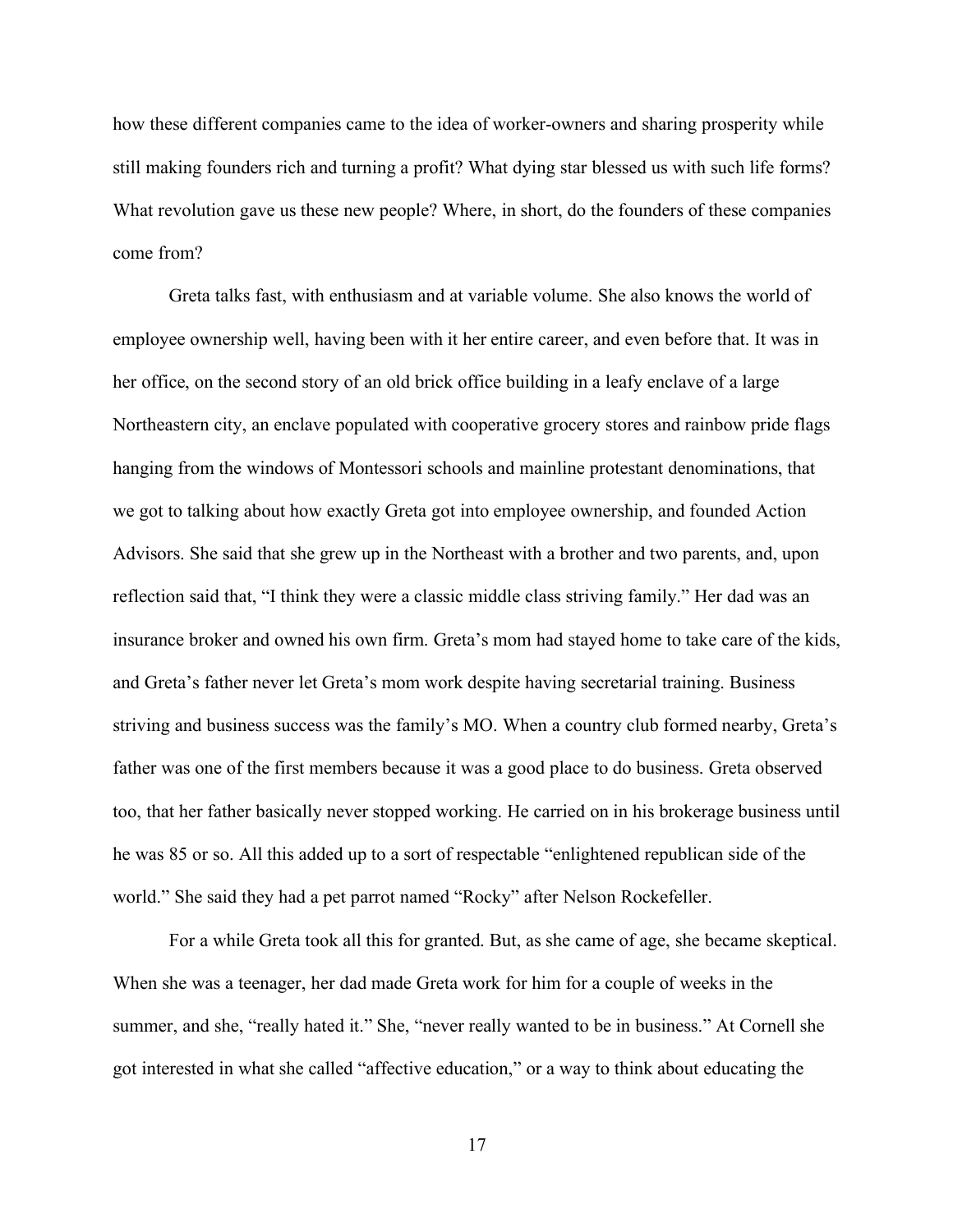whole person. But, to her mind, the break with her father's politics and worldview came with her church's teenage youth group. There she had a young minister who had progressive politics that seemed to transcend the "little white community," she grew up in. She then went away to camp and met people of different colors as equals. She noted that, in her neighborhood, the only people of color had been either on the streets or in people's houses. She reflects that, "this was one thing that took me down a path of, wait this sort of stuff I'm learning from my family doesn't seem right." The world started to seem bigger than the brokerage, and the country club, and the servants. She said that, "I'm meeting real people and having other experiences."

As she started Cornell, she noted that radical politics were in the air. She herself was a member of a few socialist women's groups. She said that, at school there was a lot of upheaval. People were taking over the student union and they had rifles and guns and the whole place was shut down. She noted that she and a lot of her friends were peripherally involved in a lot of that. For Greta, a lot of this came together in her professional interest in employee ownership:

Dan: Going back to the seed, in this direction, all the other career trajectories or jobs that people in your family have done, would it be safe to say that for whatever reason the difference is an awareness of social issues and the politics of the time and participating and being open to that? Then, letting that steer where you go?

G: Yeah, I think to some degree I'd say yes. I don't think, it would never occur to me to do any of the things anybody in my family did. It wasn't inspirational.

D: That's what you were looking for?

G: Well I guess, yes, I was going to work in student services, you know that's where I started out. That's why I have a degree in counselling. Then, I got really interested in sort of movement politics, got interested in the feminist movement. And then I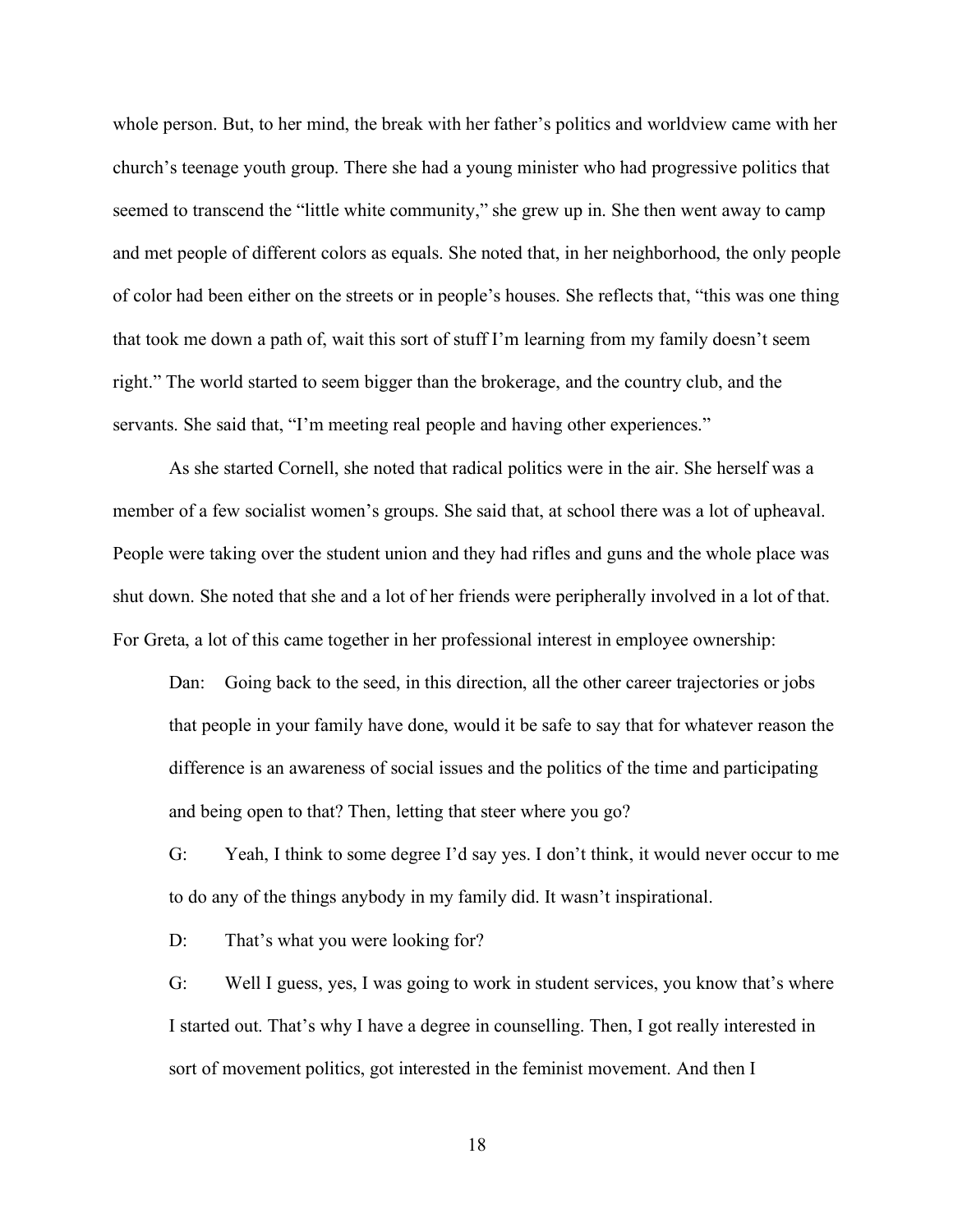discovered Co-ops and collectives, which there were a lot of in Ithaca, started studying them, that's where I stopped and then went backwards. Got interested in them because they were a different institutional structure, there were less layers of power, power was thought about really differently, even though I could understand why. I could understand why participation, employee participation, employee engagement, they didn't call it engagement then, would be a good thing. It didn't make any sense to me if you were asking people to kind of put more of themselves, there's the affective education, more of themselves into thinking about their work and whatever if it's just going to make someone else wealthy? Why do it?

And here Greta stumbled into the paradox of capitalism. Why work for someone else if you're just going to make them wealthy? Where does motivation come from if you don't have a piece of what you're doing? Why should an employee care about what they do if they don't have a share in where it's all going? To Greta, this realization made intuitive sense and flowed from her political awakening, her education, and her distance from her family. But the thing about Greta is that she didn't go and start a commune or move to a monastery, or anything else we might associate with the 60s. She helps run a profitable business consulting firm. She lives in a nice part of town, dresses well, has a beautiful golden retriever, has sent kids to college, and advises other profitable businesses.

But before that, Greta ended up in her Northeastern city not so much to make money, but to work in a nonprofit. She notes that she, "wasn't looking to do a business." She wanted to work somewhere that she believed in. She ended up in a non-profit sponsored by the Ford foudnation working on employee ownership and culture. And then, the Ford foundation changed its mind, and they were all out of work. Greta said that at the time she was doing a lot of organizational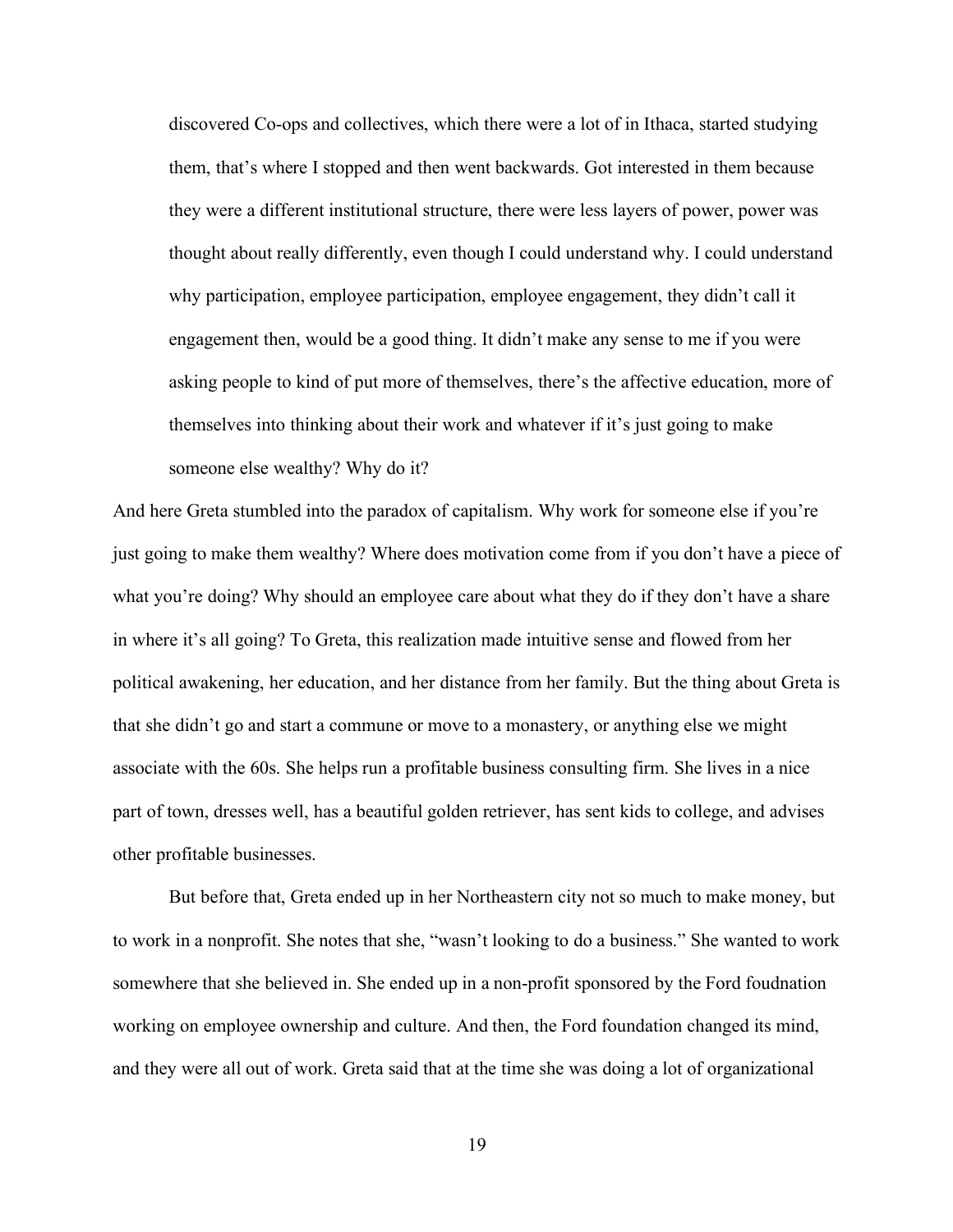development work, and she looked at the non-profit's lawyer and said, "this is a business. We can make this a business." She also notes that they got really lucky because an adjoining state was putting together a center for employee ownership. They, in turn, had hired a bunch of people who knew nothing about employee ownership, who hired Greta and co. to train them. The folks then at the employee ownership center started sending Greta and co. business referrals for consulting. On how all this came together, Greta said, "I was lucky, right place right time. Cause otherwise, I don't know, I have no idea how you start a business! People say how do you start a business, a consulting business. I have no idea! Get lucky!"

Greta, though, perhaps misleads. She may not have intended to start a business, but she and her cofounders had very clear ideas about how work would be structured, given their commitment to ownership. In brief, Action employees have a high level of benefits, a low level of supervision, and are either owners or given a path to ownership:

D: So tell me about the benefits, tell me about the firm.

G: We very thoughtfully built our firm, part of it is that we are trying to build a firm that is a role model for what we are trying to get our clients to do. So, we're very careful about thinking through what is going to be good for people. So, to be even more specific about that, one of the things, I think I said this to you in passing, one of the things we know about the consulting business is that it's kind of inherently, what's the word I want, it can go up or down, it can be hot or it can be cold. One of the things we specifically wanted to do was protect people from that. So, part of our thinking about benefits has been, and also compensation frankly, has been to use those benefits to have people feel as secure as they can in a kind of environment we're in. You know, we're not in a university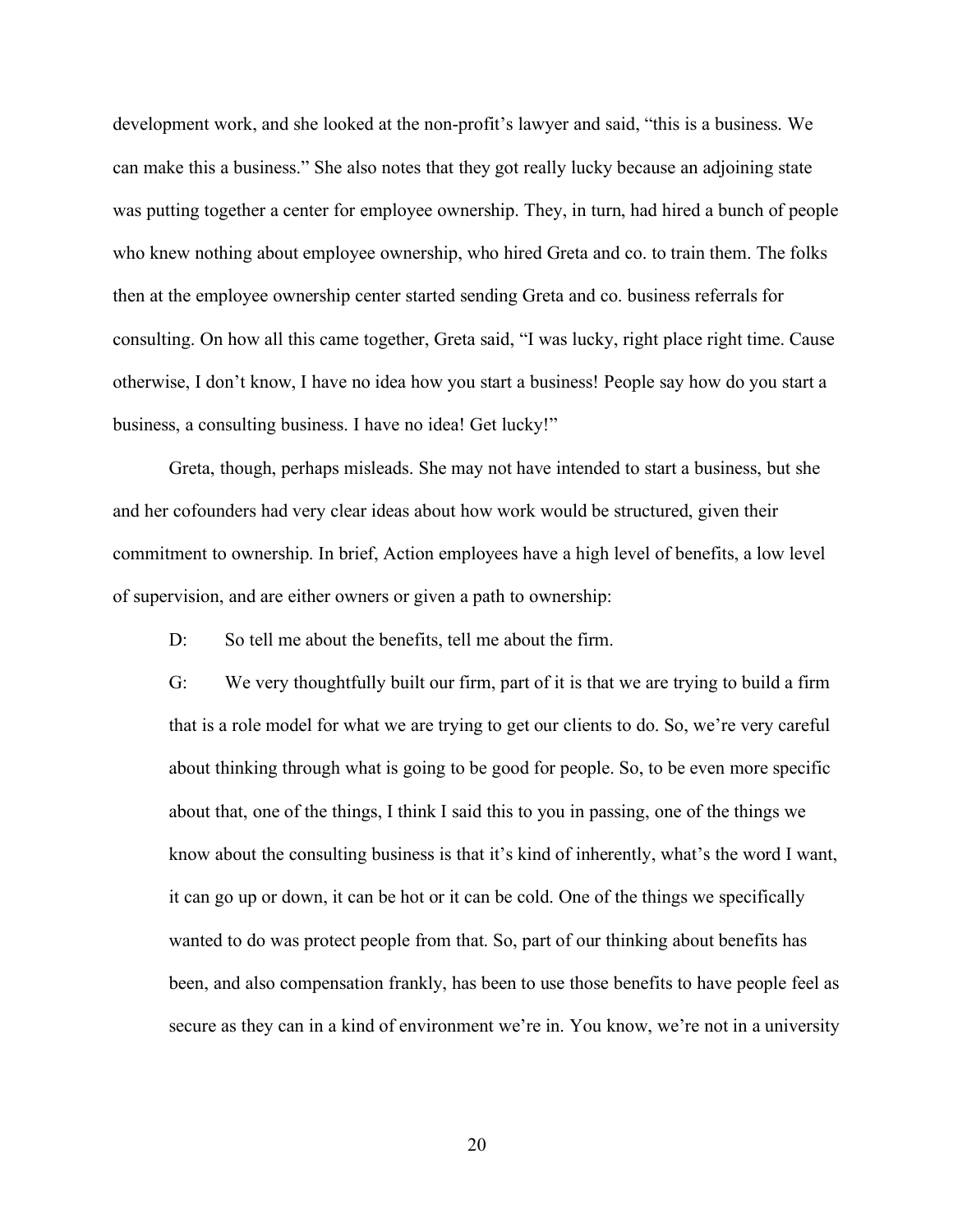environment where you get a paycheck and like everything is good, hope they don't cut your department.

We went on to discuss the specifics of Action's benefit plans—fully covered health care, generous retirement contributions, professional development funds, even an occasional rebate to buy a briefcase or messenger bag. Greta's whole idea is to take care of people, to trust them and give them space to do their job. She sees this not only as the logical sensible thing to do—after all, from her point of view, why would you want to work for someone else? But she also sees Action as a model firm of sorts of the types of practices, processes, and possibilities she sells to other larger businesses in a variety of sectors—everything from women's fashion to waste disposal.

At another point I asked Greta about leadership and who tells whom to do what at Action, and she demurred:

D: Given that you've seen many many organizations, how does that model of leadership compare to other organizations?

G: Oh, I think we're totally different. And we're trying to do something very different. We're much more distributed than most other organizations. We're much less focused on titles, dividing things up by titles, plus we want everybody to be owners, and once you're an owner you have responsibilities, you get responsibilities around the infrastructure it's in the firm. That's part of the leadership. So, the notion is everybody will move into some role with that. Doesn't mean that somebody—we still have this president. Because somebody has to really own responsibility for looking across the whole firm. But, it doesn't mean they don't have to involve other people in decisions. You can't do command and control in our organization.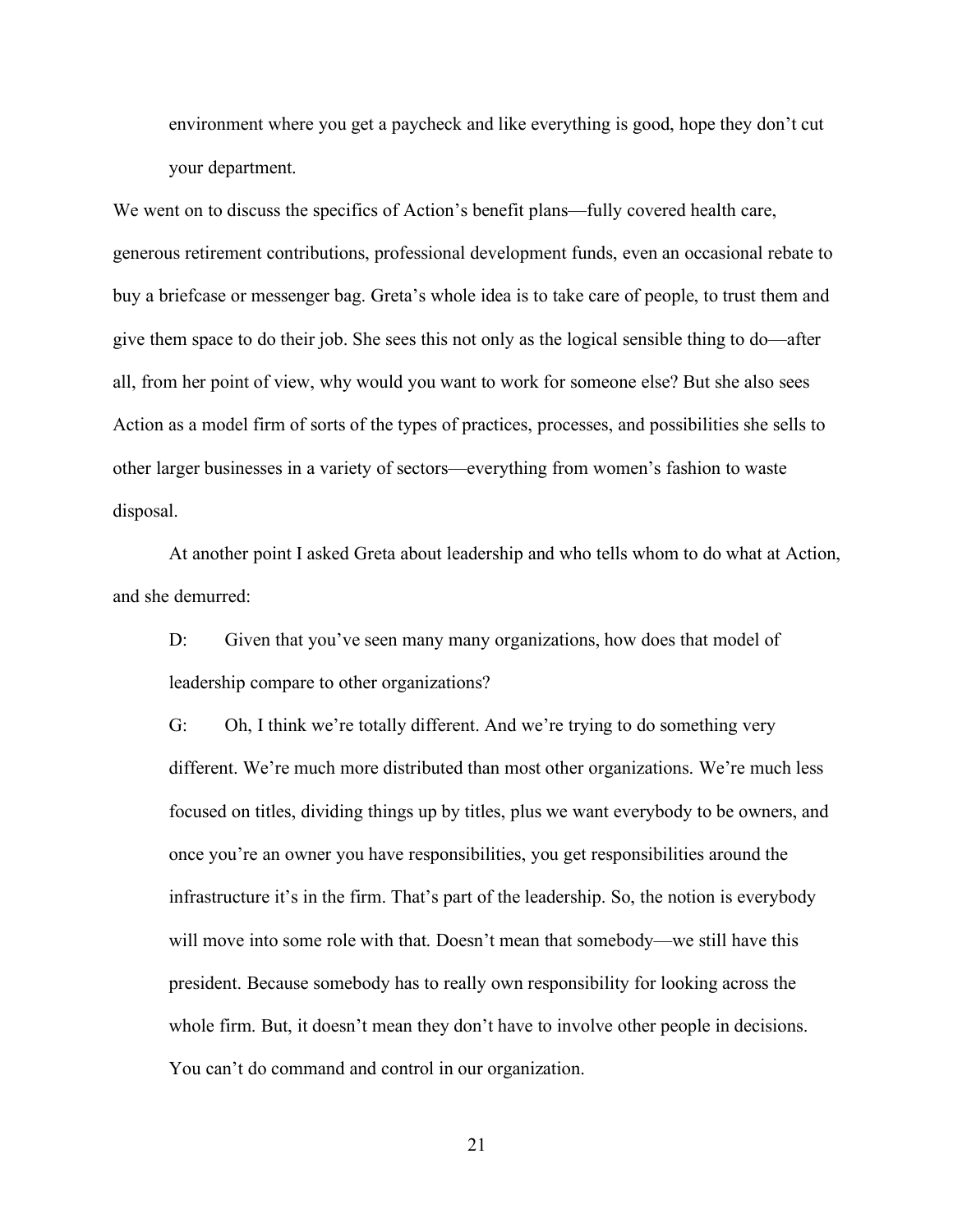## D: Right right right.

Despite growing up the daughter of a country club-going insurance broker with a pet parrot named for a famous republican, Greta learned to own. She found her way through the politics of her time, learned its lessons, but rather than go deeper into the counter-culture, she built a business with the best of its lessons. Full benefits, a path to ownership, and lots of autonomy, all allow people to both space to be consultants and a living example of what is possible to the companies they advise. Greta trusts the people who work at Action, and, in turn, Action flourishes.

Now, if we took Greta's case as a stand-alone, it might not amount to much. Sure it may be easier to have an ownership culture in a small, specialized consultancy, a consultancy that only needs a dozen or so people working at any time, in a liberal enclave of a liberal city. But, that would be missing the larger point that for all the things that makes Action special—dozens of other, perhaps more "normal" companies seek Action out for emulation and advice. Moreover, Action is not the only type of company that is necessary to create an ESOP—you need the bankers, the money people to both lend money to finance a transaction, as well as value the company annually so owners know how much their shares are work. This valuation is done by dollars- and cents-types, people who are good with accounting, good with financial models and tend to understand companies through this lens. At Vole, I talked to most people in their ESOP division and not a one talked about the armed occupation of a university building. They tended to have a less fraught relationship with their circumstances and their lives, tended to be more on board with business and capitalism, and yet, they still trumpeted the values of ownership.

Boscoe Bantam was the founder and leader of the ESOP division at Vole. A native midwesterner, he was born in a large city, to "two wonderful parents." Boscoe idolized his dad as,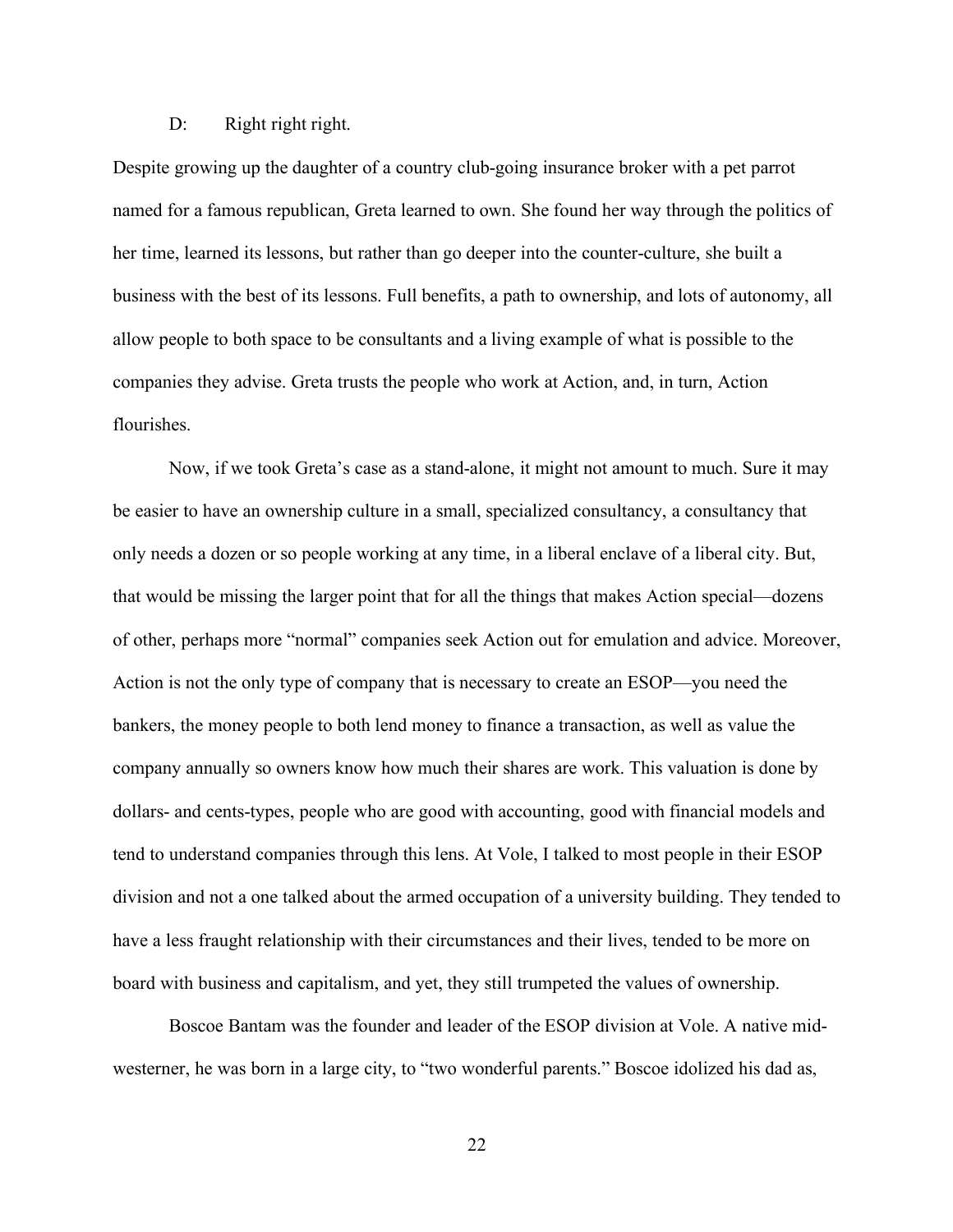"one of the most unique individuals, most genuine people I've ever met." Boscoe's dad taught him, "a lot about life, dealing with people and how to act in business." Boscoe's dad was an accountant by training and owned a check exchange store in a rough part of town. In Boscoe's telling, folks in the neighborhood felt comfortable doing business with his dad on a handshake, and his business work embraced the golden rule. Boscoe ultimately went to business school, and got a job in a regional bank, followed by, a few years later, a job in a transportation holding company, and finally he landed at a major investment bank. In Boscoes telling, too, this was all more or less straightforward. His father had shown him an honorable way to do businesss, a way to do business that simply required trust and a handshake, and Boscoe was off to the races.

It was in the ten years or so at the investment bank, most of the 1980s, that Boscoe learned about ESOPs and ownership. ESOPs had been formally allowed in the mid to late 1970s under ERISA, and Boscoe's firm was building a sizable ESOP practice, learning how to sell ESOP transactions, value firms, and navigate US Department of Labor supervision of their transactions. Toward the beginning of the 90s, Boscoe moved on to a smaller, specialized financial advising firm to lead an ESOP division. But at the smaller firm, Boscoe felt that people were not treated well, and that his group wasn't given the resources it needed to grow:

D: What were the resources you needed to grow?

B: You know the funding, the way we were compensated at [the smaller firm]. What they tried to do was limit the amount of compensation everybody got except the two owners. A lot of it was quantitatively derived. What they would want to do was take away some of my compensation and other people, rather than pay people what they deserve.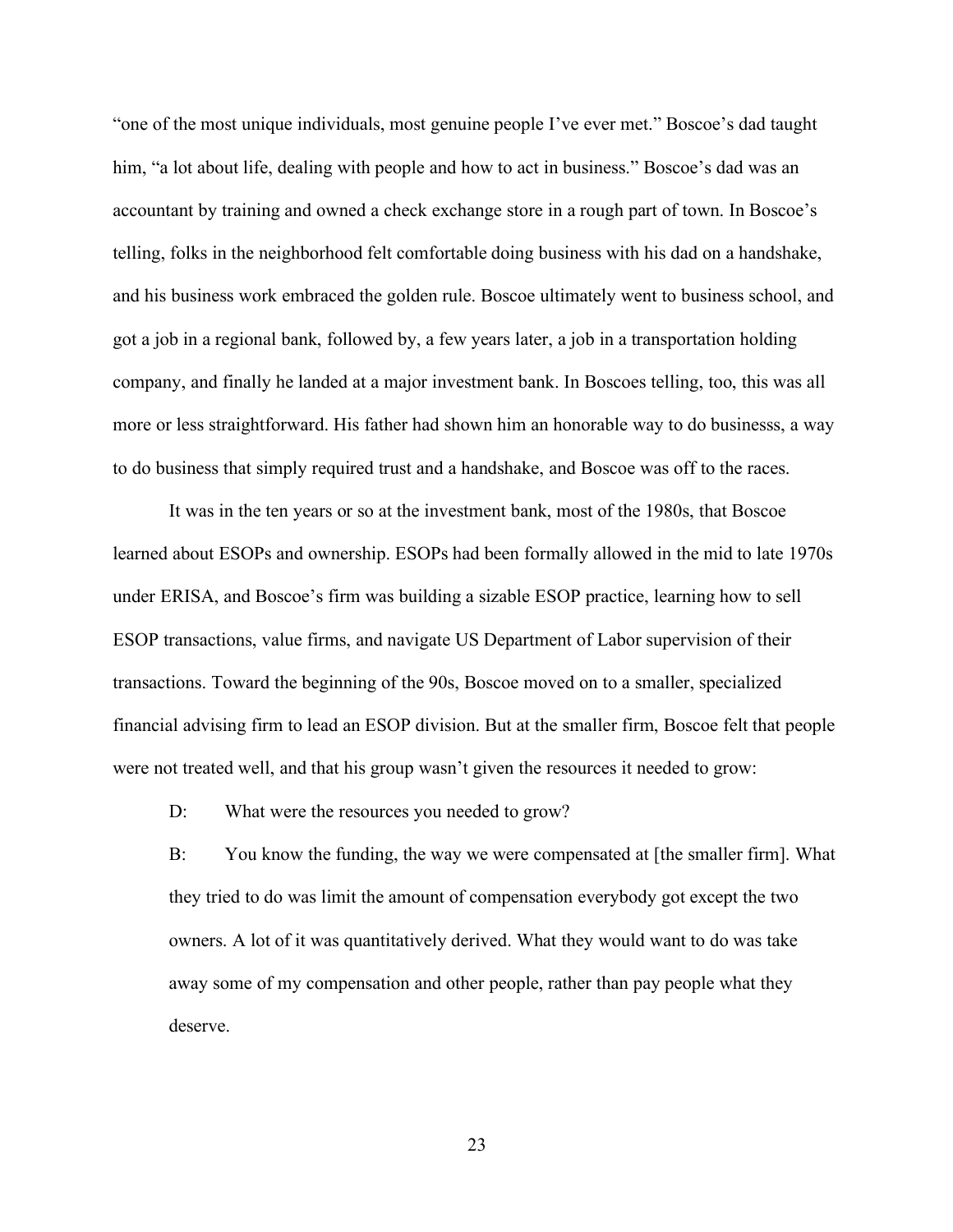From a father who was a business man, through business school and investment banking, Boscoe, despite being of a similar age as Greta, is no radical. He shares almost none of Greta's cultural touchstones, and yet, he found himself pondering Greta's big question—why *would* you work for someone else who doesn't give you a piece of what you make? And again, this is not usually a sentiment I found driving organizational life in financial services firms. Ultimately Boscoe came to the conclusion that at the small firm, "they actually thought that people were replaceable…they did not have the view that…it's like any other team. It's not necessarily the best group of individuals, it's the best team of individuals." By contrast, Boscoe feels that people at Vole get that. And despite not having a formal ESOP, they do profit sharing and offer a route to stock ownership. For Boscoe, this makes all the difference:

B: So if your guys are being overwhelmed you gotta shift it over. We're stronger as a team than as individuals and if we get a big case at the end of the day we share in the profitability. And, I have showed them: the better the group did, the better everyone did. So we do have that ownership culture, and that the better we do, the more money you'll make. Although there is no document, there is no significant stock certificate, it's just at the end of the year, people get paid more. We have better years they get paid more, and it's been going on for a number of years, and people have bought into it, and I think that is similar to the ownership culture that an ESOP has.

D: Yeah, it really is. Do you talk to your ESOP clients about that?

B: Yes, to an extent. You know we talk about compensation all the time with clients, we'll go out, we'll visit clients and have dinner with them, and we'll talk to CEOs, shooting the shit, how do you motivate employees? This is what we do… I always talk to my clients. And we talk, most of them, a lot of companies we have, a lot of engineering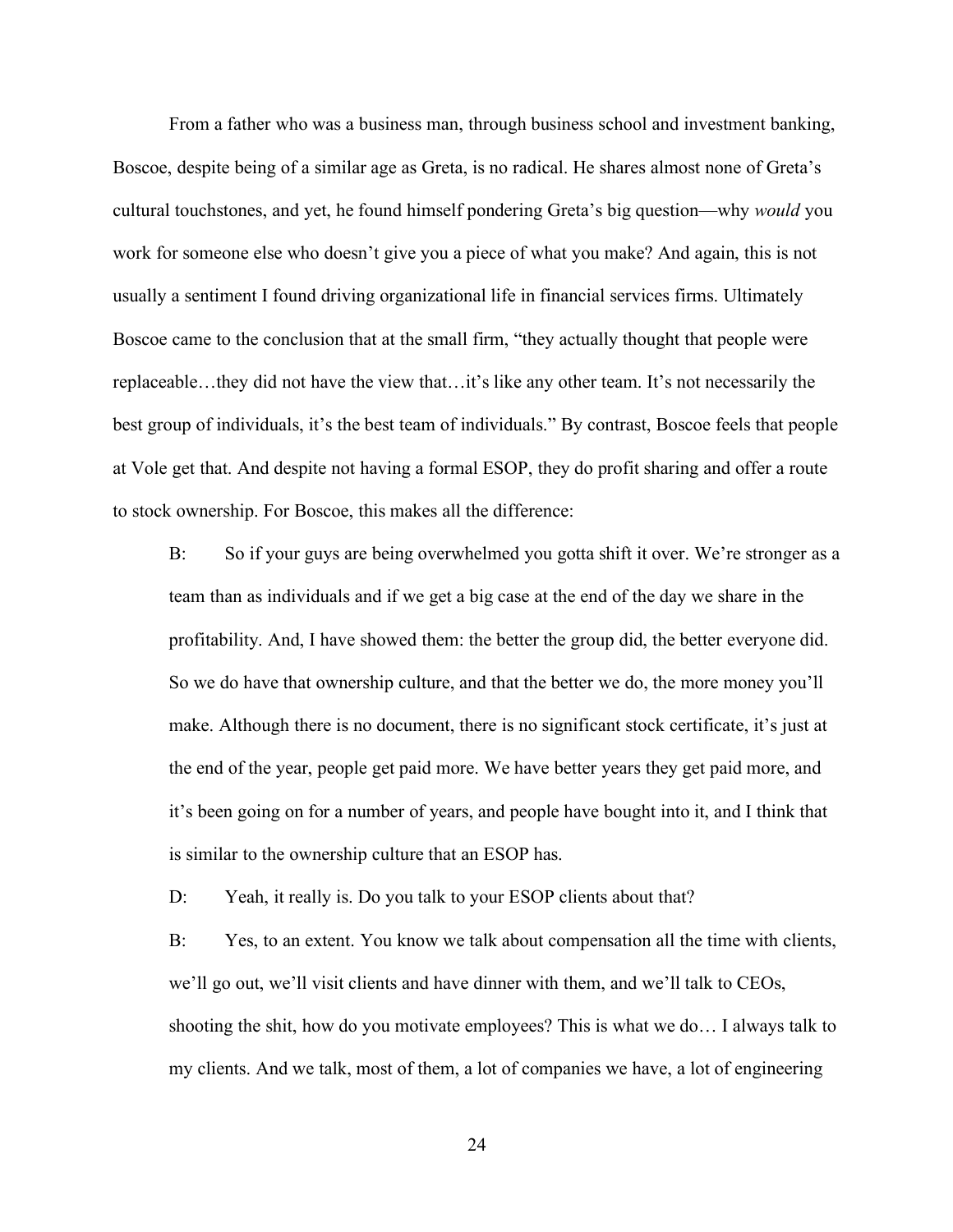companies and their assets go up and down the elevators every day, and they have to incentivize their people, and most of them do it based on equity based incentives. And it can be equity based incentives, when they leave the get a big chunk of change, or it can be comp. And you know, right now we have a cash and carry type, some of us within the group have equity…within the group, [we] basically distribute everything we make that year.

D: OK, has the group always worked that way?

B: That's why we left [the smaller firm] and went to [Vole]. And I'm trying to—one thing I'm probably the most proud of in my career, two things, I was able to go to business, but then I was able to treat people the way I wanted to be treated and pay them for their contributions, rather than, a lot of times people at [the smaller firm], their philosophy was how little can I pay them? And, I think the proof has been that we have a lot of senior people that have been here forever.

Boscoe and Greta both allow ESOPs to happen. Boscoe and his group of financiers have a portfolio of ESOPs for whom they do financial valuation and transaction advisory work. They give the numbers that let a company become an ESOP. Greta and the consultants at Action help employees in an ESOP understand what it means to be an owner, and help teach ways of collective decision making—everything from culture committees, groups of employees that educate new hires and do event planning, to open-book management, and collective strategic planning. Boscoe gives the numbers, and Greta gives the ideas. Both, too, though managing different types of firms, with different types of people, believe in ownership as the most effective and most fair way to structure their employee relationships. All of this, though, might be a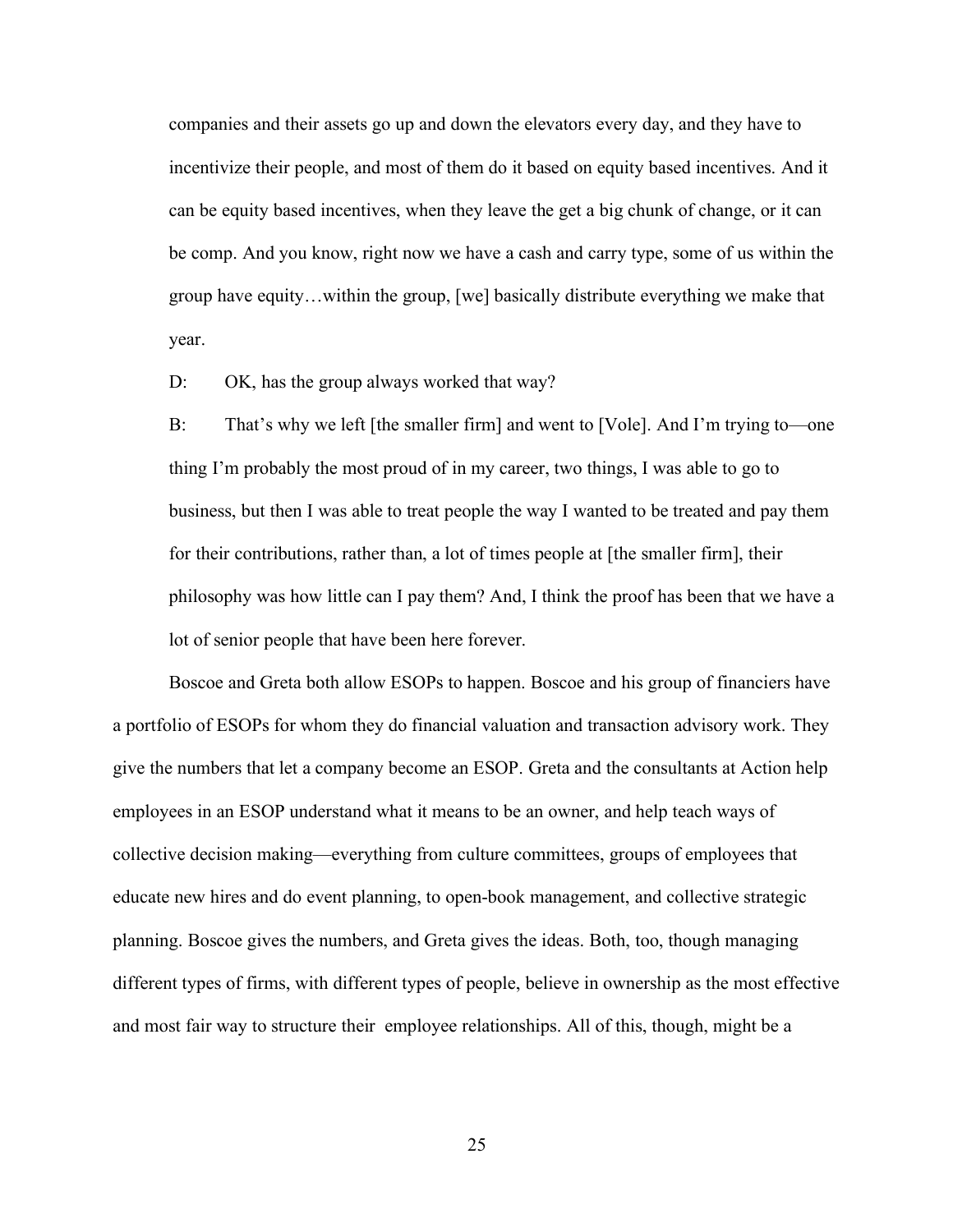curiosity were it not for the nearly 7,000 firms who have already become ESOPs, and to some degree or other made the decision to empower their owners. Sapphire is a good example of this.

Defense contracting is a notoriously volatile business. Not only are you only as stable as your most recent contract, you rise and fall with the tidal motion of America's federal government. Often defense contractors are working on government sites under the supervision of government employees. The actual contracting company that employs them can become little more than an idea, a label on a badge, and a holding company to take a cut of contract money and handle your payroll and benefits, all from some far off office to which you never go. Occasionally contracts will switch hands, go to entirely new companies, and the line employees will not notice a difference—they will continue to go to the same government facility, continue to do the same work under the same government clients, but notionally be fired from one company and hired to another. This can happen overnight. Moreover, when a contract runs out, it's rare for a contractor to do anything proactive to find new employment for their contract-less employees. Given the instability and fragmentation of contracting, Llewellyn Larch's achievement at Sapphire is all the more remarkable. When I talked with Llewellyn, Sapphire was a defense contractor with nearly 600 employees and was rapidly expanding, all with high pay, retention, and morale. Llewellyn attributed this all to the ESOP and making employees owners.

Llewellyn grew up in the south with coal miners on his dad's side of the family, and local businessmen on his mom's. He first went for a business major, dropped out, then came back for a math major. He eventually went for a PhD in physics, but left without finishing his dissertation, master's degree in hand, to work as an engineer. Good at what he did, he rose through the ranks of the large defense contractor he landed at, and ultimately ended up in management. And then the large defense contractor got sold: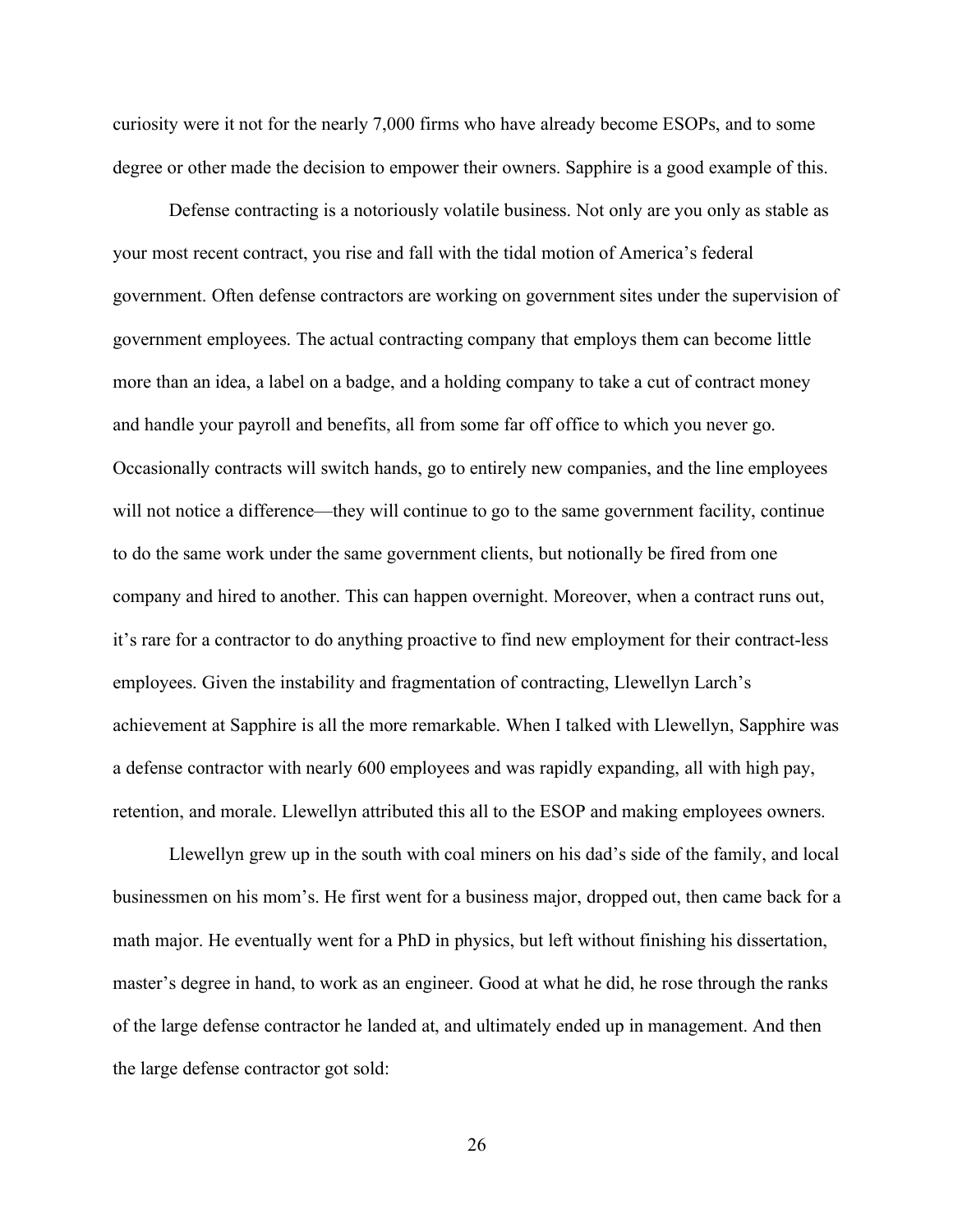D: What did you think of the sale?

L: Well, the sale was very interesting. You know, at initial blush we got a little bump in the stock price, so it created a little bit of value, so there was a little bit of positive reaction from that standpoint. From another standpoint, it created an environment for me that really changed a lot the way I thought about things from a business perspective because the sale itself really didn't, wasn't consistent with my personal beliefs and morals. It's not saying that the company was bad for selling or the company was bad for buying, as I worked my way through the organization and got myself into a position where I had a lot of control over the future of the organization that I ran, I had achieved a level of success where I could make commitments to people where I could say things like if you will achieve the following goals, then I'll see that you get a bonus for it. You know, for x amount of dollars or stock options, or you'll get promoted or whatever. And I was in a position to follow through on that.

The minute that sale went through, I was no longer in that position. All the rules had changed, you know, my ability to influence things was gone or severely diminished. And so, you know, you find yourself as a senior level manager there with commitments to people that you suddenly can't honor. It's a very awkward. It became an unpleasant situation, and you know, that's not criticizing either of the companies, that's just it was what it was for me. Not everyone felt the same way. But, you know, a number of us did. So, it created a little bit of a non-optimal situation. So, ultimately as time passed, my job got less and less important, and soon became clear that it was going to be phased out, so had we not sold I probably would have stayed at [the big contractor] and collected the gold watch and retired.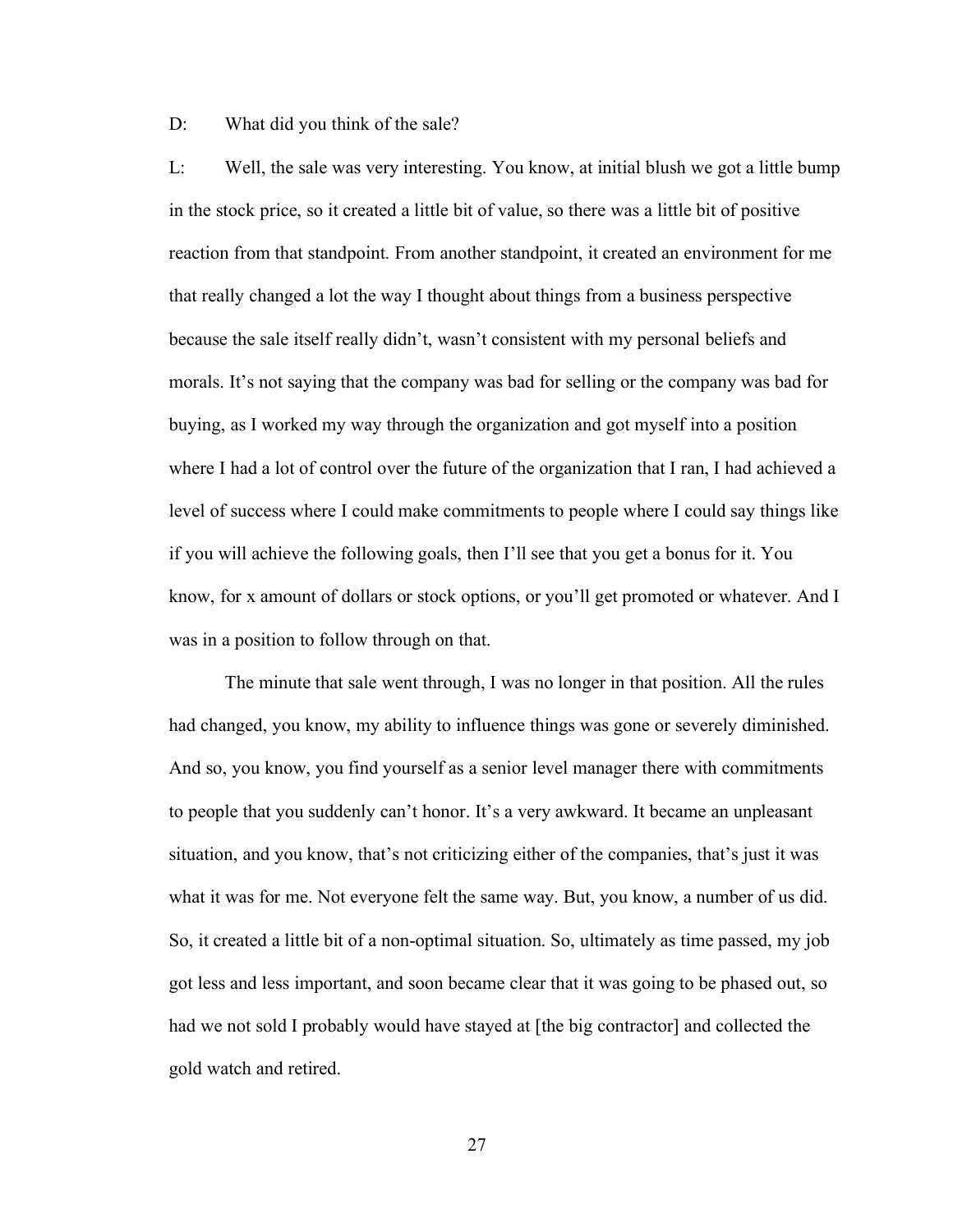So, you know, at the time as we went through that it became one of the worst periods of my life. You know, I have to say, it's probably one of the best things that's ever happened to me as a result we went up and founded [Sapphire] and this company has been very successful. And that's been personally very rewarding and financially rewarding. Both in a magnitude that I probably could not have achieved at the company the way it was.

D: Could you tell me a little bit more about your personal beliefs and morals? What are you thinking about when you start talking about that?

L: Well you know, I'm a person who believes that if you make a commitment to someone you should follow through on it if they follow through on their part of it, and that you should honor it. You know, I like to write things down because my memory fades, but, I'm of the opinion that if we agree on something and shake hands then that should be as good as any contract you should ever draw up. Just a personal very conservative, very ethical, classic ethics you know and commitment, commitment to people, believing in people, giving them opportunity, you know, real core beliefs. You know, I think people are good, [and] given the opportunity, they will do exceptional things. There are exceptions to that. But, the majority of people are good, and in the right situation they'll excel. It's just up to us to create that situation.

Business, physics, engineer, defense contractor—again, we've got a successful business person who has no notable political agenda, finding himself in a place where he feels like, in a very basic way, he can't be a moral person; he can't treat people fairly. What's more, he's in a business that seems culturally incapable of treating workers well. He felt like he couldn't honor his commitments to people, and support people the way he wanted to as a manager. His firm's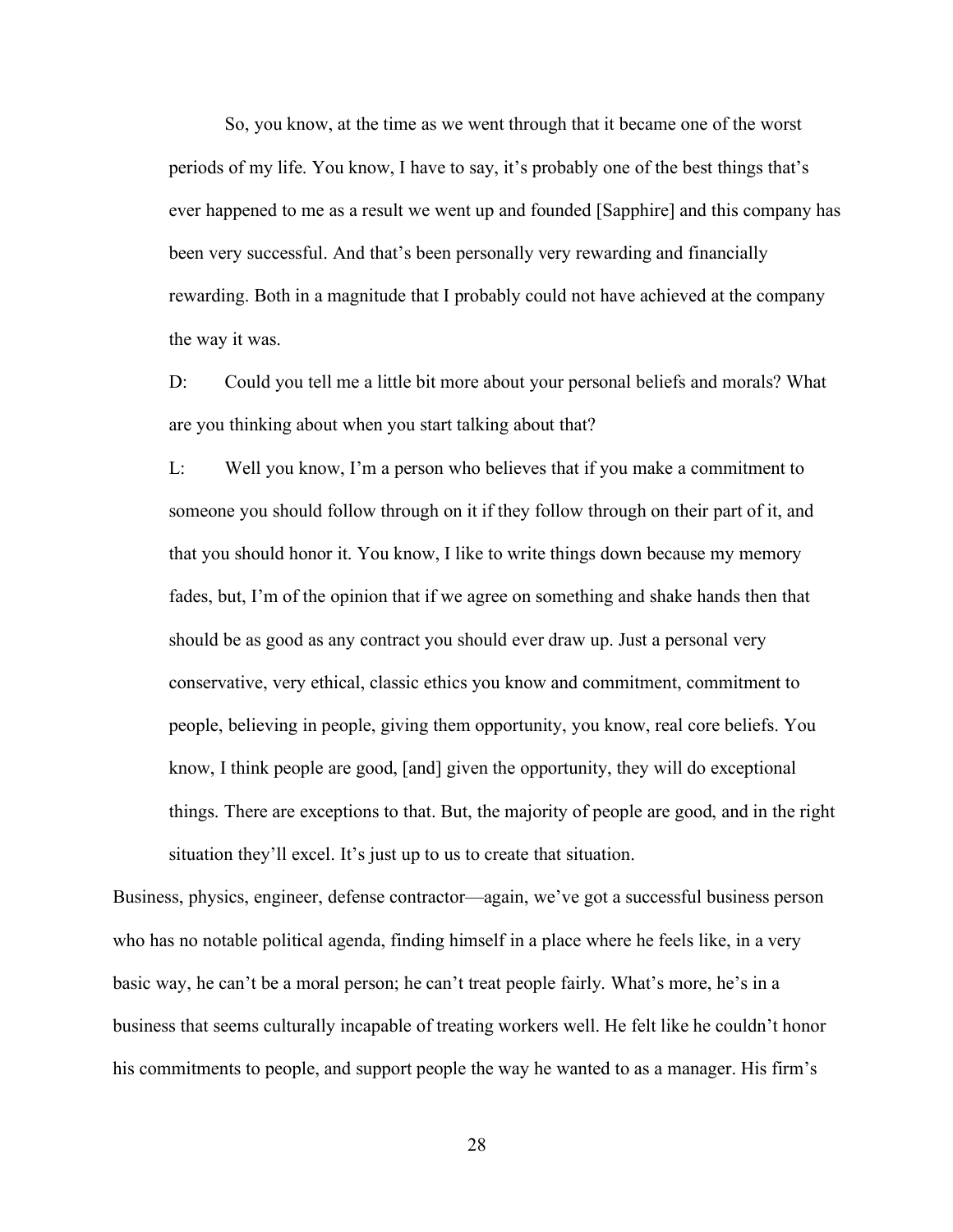buyout basically left him behind. Again, we find Greta's question, wondering why would you work for someone else?

Prior to starting Sapphire, Llewellyn spent a few years working at a smaller defense contractor that happened to be an ESOP, and he got to see first-hand how an ESOP, how an ownership culture, could make a business work more fairly. Llewellyn came to some strong conclusions:

B: It's the best environment for people, I think the employee ownership model, the way we do it…The way we do it, everybody has a stake in the success of this company, and a stake in this outcome… Everybody has a vested interest in seeing the company do well. So, you know it breaks down barriers, this'd fit right into your anthropology area, it breaks down barriers in companies. That creates success that we would not have if we didn't have the common ownership.

D: Do some examples of that come to mind?

B: …Let's say there's a proposal we have to bid. And that proposal is going to be done out of group A, and you need group C to help you do that proposal. In an ordinary company, group C is going to ask group A, I have some resources, you have to pay my people to work, or you have to, what are you going to do for me if I send my people over to work. And so, it is often easier to go team with *another company* outside the organization than to team internally. In our organization, if group A calls over to group C, I need help, group C will say, "what time do you need the people there and what kind of people do you need, or who do you need." So, group C is sitting over here saying instead of saying, "I'm not going to get anything out of it, it's a waste of my people's time because we're not going to benefit from it, they're sitting there saying we all have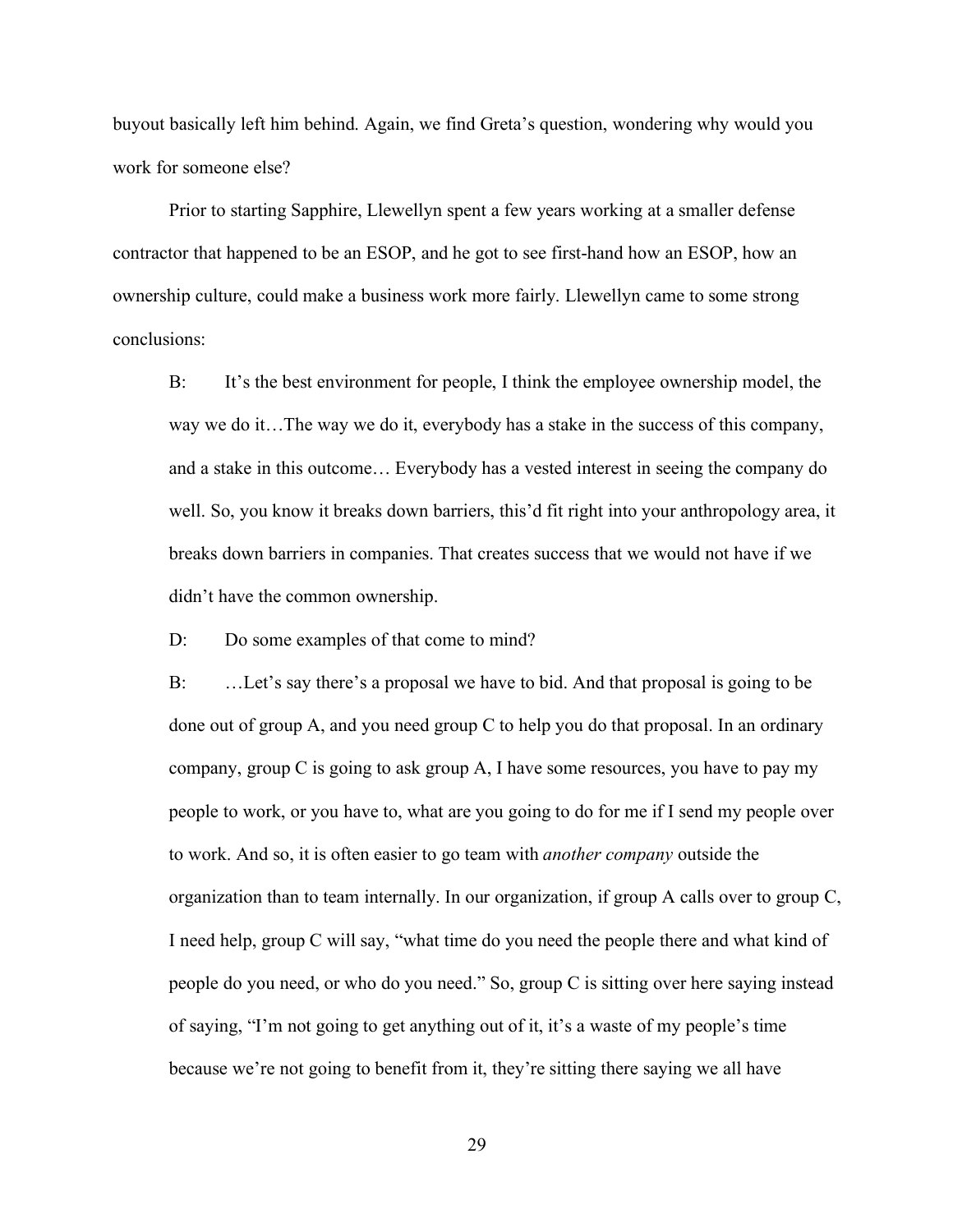ownership in the company." If they grow 100 people, then my ownership value is going to grow, so let me go and help them out. And so, I think the industry win percentage is

maybe 30 or 40, maybe 30 percent on competitive proposals. Ours is double that. Not only does Llewellyn see the ESOP with an ownership culture as the best environment for people, but he shows how it turns the logic of defense contracting on its head. Instead of having warring fiefdoms jealously guarding their resources, because everyone feel they have a stake in the success of sapphire, they bend over backward to help each other out. Not incidentally, they also succeed at contracts at double the industry rate. Reflecting a bit more, Llewellyn said that when everyone is actually and feels like an owner of a company, "you don't have to control people, then. They'll do the right thing."

\*

When we think in big picture historical terms about where the American economy is and what it's like to work a job in the United States, it can be hard to take a positive outlook on things. Wages for most people have stagnated over the last 40 years, while a small portion of the population has gotten very rich. If people make it to college they often take on a lot of debt and have a tough time starting in life. We hear, too, about people switching jobs at ever higher rates, and what jobs that do remain being unable to compete with robots or cheaper labor abroad. We also know that those who do work are often working longer hours in companies that don't seem to care much about employees. Union numbers are down and states make organizing increasingly difficult. Anyone who wants to start a conversation about loyalty is looked at as a weird throwback to a bygone era. Insofar as there is any business advice that has any currency, it is all of the wary, lonely variety, of branding yourself and becoming a company of one<sup>25</sup>.

 $25$  Lane 2011.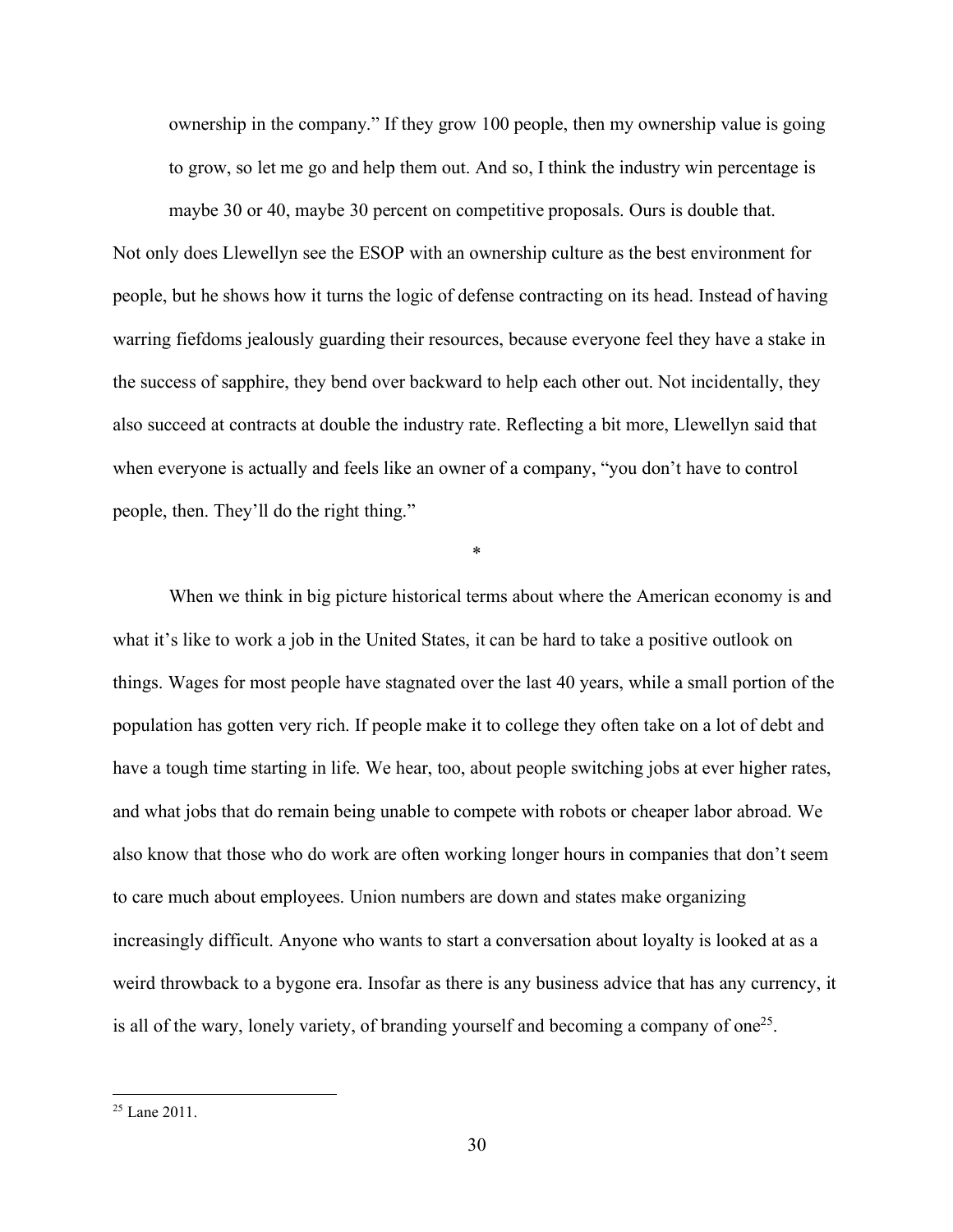It should be heartening, then, that, perhaps under the radar, so many ESOPs are out there, in all sorts of states and all sorts of industries. Moreover, the workers in these industries own a piece of the business they are in, they own a capital share. So, while wages have remained flat, that rate of return on capital has generally gone  $up^{26}$ . ESOPs give normal everyday workers a way to own capital and grow their wealth. Moreover, they don't do it at the expense of financiers or owners, and they don't do it at the expense of a viable business.

Others, like Blasi, Kruse, and Freeman above, have looked at how ESOPs work form a big picture point of view, and shown how successful, in general, they can be. I'll leave the big numbers to the political scientists and economists. What I aim to do here is show how you make an ESOP with an ownership culture. More specifically, I aim to tell the story of the people who teach how to be owners, the people who do valuation account, and the people who work in a company. I'm going to show you what ownership-work-cultures look like, and how they grow. And I'm going to show you how people feel in these firms. Ultimately it's my hope that you, the reader, will see something of yourself or your firm and workplace in these pages, and know that ESOPs and ownership are a possibility for where you work. If you've ever wondered how you can build a company that can last, make some money, and give back to the workers who make it all happen, an ESOP might be right for you. And if you're a legislator, or a financial advisor, or a business school professor, it's my hope that the stories in these pages show you that we, as a society, should probably encourage ESOPs and ownership culture every which way we can, particularly if we think that a stable middle-class is essential to our democracy. Taken together the story of making an ESOP from the point of view of the people in these pages should expand what you think is possible in a business.

 <sup>26</sup> Piketty 2013.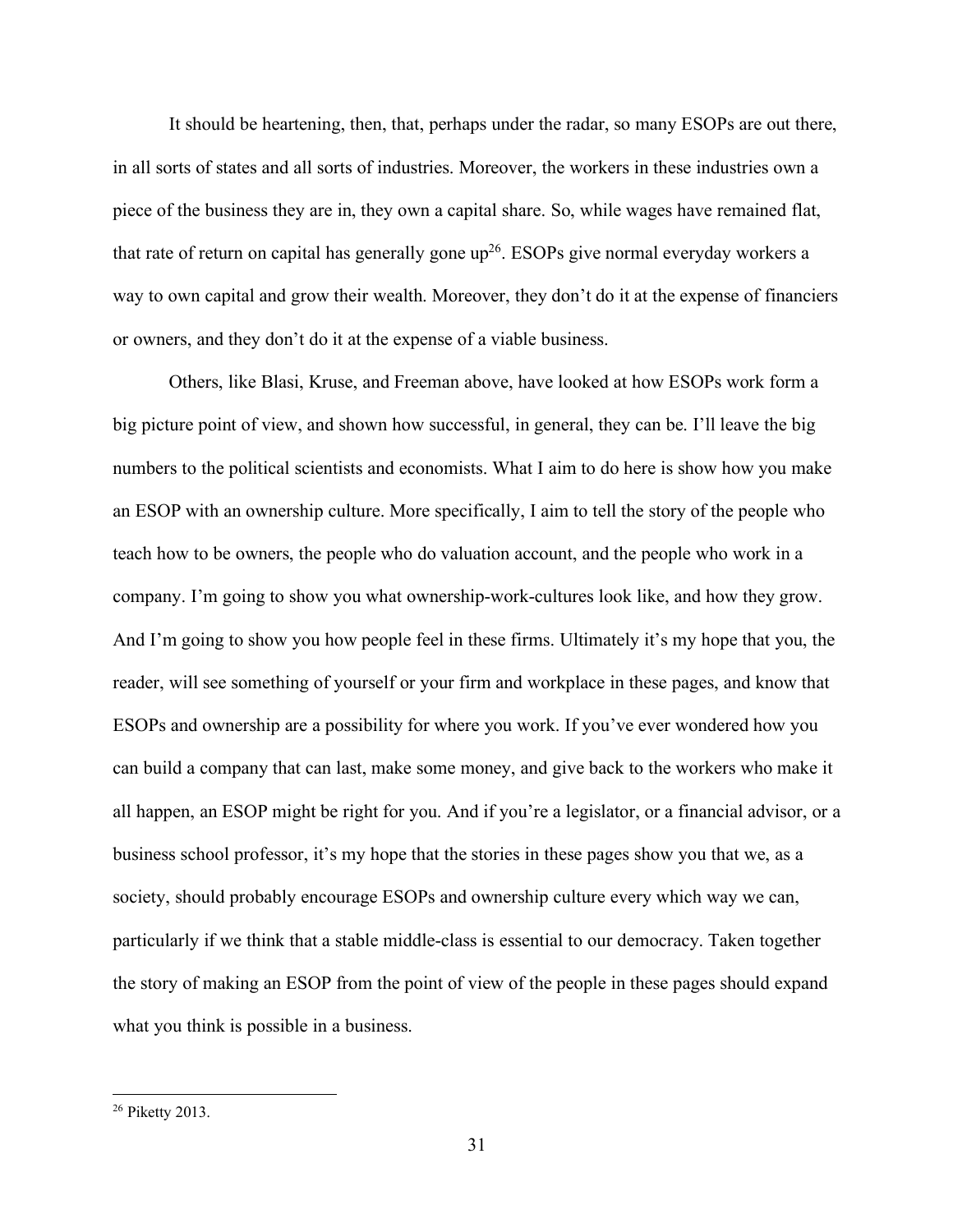## **References**

Appelbaum, Eileen and Rosemary Batt. 2015. *Private Equity at Work: When Wall Street Manages Main Street*. New York: Russell Sage Foundation.

Blasi, Joseph R., Richard B. Freeman, and Douglas Kruse. 2013. *The Citizen's Share: Putting Ownership Back into Democracy*. New Haven: Yale University Press.

Burrough, Bryan, and John Helyar. 1989. *Barbarians at the Gate: The Fall of RJR Nabisco*. New York: Harper & Row.

Curl, John. 2012. *For All The People: Uncovering the Hidden History of Cooperation, Cooperative Movements, and Communalism in America*. Oaklan: PM Press.

Elvin, Christopher Ed. 2015. *2015 Preqin Global Private Equity & Venture Capital Report*. Preqin Ltd.: New York.

Freeman, Richard B., Joseph R. Blasi, and Douglas L. Kruse. 2010. "Shared Capitalism in the U.S. Economy: Prevalence, Characteristics, and Employee Views of Financial Participation in Enterprises." In *Shared Capitalism at Work: Emplyoee Ownership, Profit and gain Sharing, and Broad-Based Stock Options*. Pp. 41-77. Chicago: National Bureau of Economic Research.

Holland, Max. 1989. *When the Machine Stopped: A Cautionary Tale from Industrial America*. Cambridge: Harvard Business School Press.

Kruse, Douglas L. Richard B. Freeman, and Joseph R. Blasi Eds. 2010. *Shared Capitalism at Work: Emplyoee Ownership, Profit and gain Sharing, and Broad-Based Stock Options*. Chicago: National Bureau of Economic Research.

Kruse, Douglas, Joseph R. Blasi, and Rhokeun Park. 2010. "Introduction." In *Shared Capitalism at Work: Emplyoee Ownership, Profit and gain Sharing, and Broad-Based Stock Options*. Pp. 1- 41. Chicago: National Bureau of Economic Research.

Lane, Carrie. 2011. *A Company of One: Insecurity, Independence, and the New World of White-Collar Unemployment*. Ithaca: Cornell University press.

Mackin, Christopher. 2014. "Defining Employee Ownership: Four Meanings and Two Models." Paper Presented at the Annual meeting of the American Economic Association, Boston, January 2015.

Mishel, Lawrence and Alyssa Davis. 2015. "Top CEOs Make 300 Times More than Typical Workers: Pay Growth Surpasses Stock Gains and Wage Growth of Top .1 Percent." Economic Policy Institute Issue Brief #399. http://www.epi.org/publication/top-ceos-make-300-timesmore-than-workers-pay-growth-surpasses-market-gains-and-the-rest-of-the-0-1-percent/. Accessed February 24, 2017.